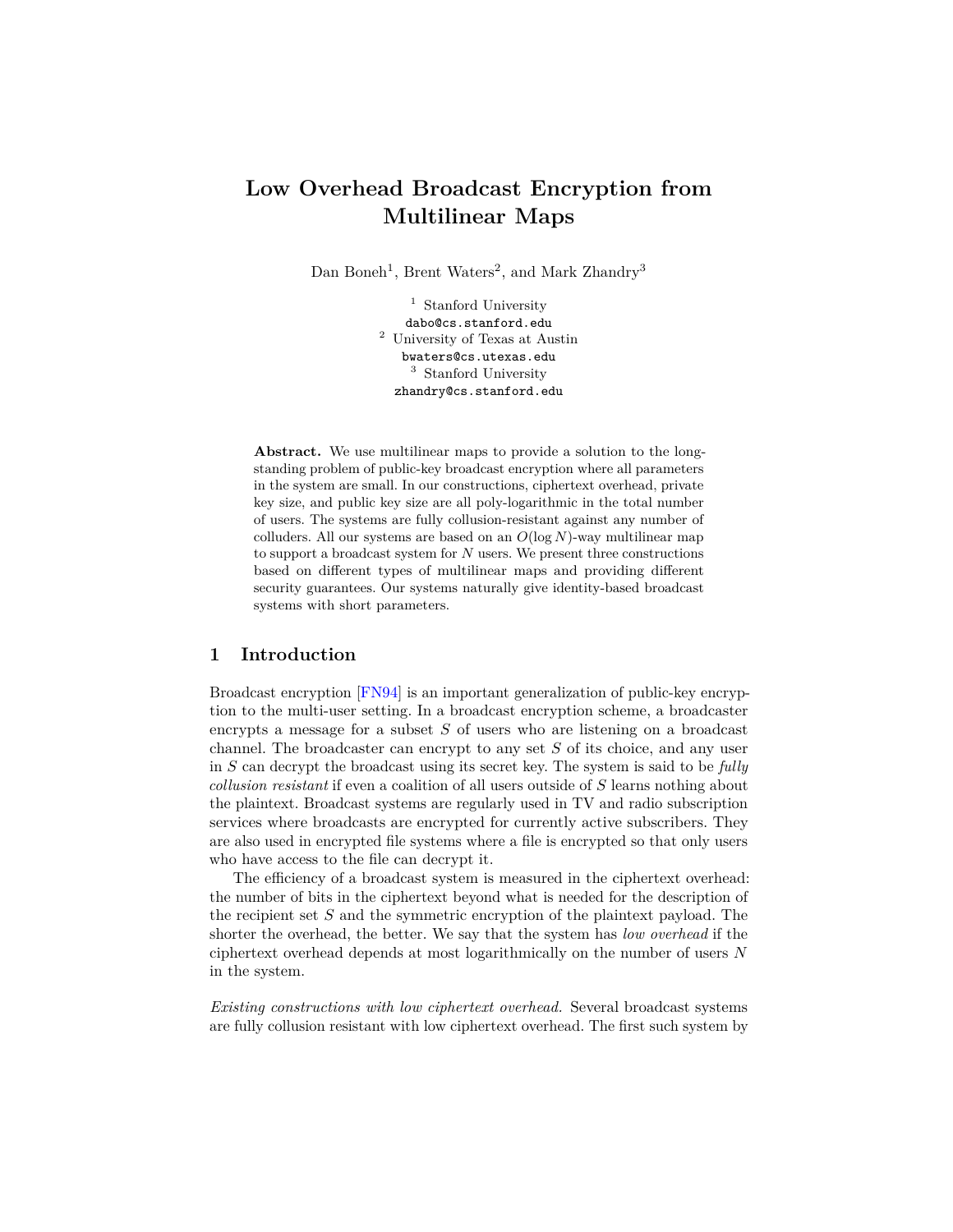Boneh, Gentry, and Waters [\[BGW05\]](#page-16-0) is built from bilinear maps. It has constant ciphertext overhead and short secret keys, but the public encryption key size is *linear* in the number of users *N*. Other systems using bilinear-maps achieve adaptive security [\[GW09](#page-17-1)[,DPP07\]](#page-17-2) and some are even identity-based [\[GW09,](#page-17-1)[Del07,](#page-17-3)[SF07\]](#page-17-4), but the public encryption key is always large.

Multilinear maps give *secret-key* broadcast systems with optimal ciphertext overhead [\[BS03,](#page-16-1)[GGH13a,](#page-17-5)[FHPS13,](#page-17-6)[CLT13](#page-17-7)[,BW13\]](#page-16-2). However, in these systems the broadcaster's key must be kept secret, and they require an *N*-way multilinear map to support *N* users. Current constructions of *N*-linear maps [\[GGH13a](#page-17-5)[,CLT13\]](#page-17-7) have group elements of size  $O(N^2)$  bits, resulting in large space requirements. While these broadcast systems can be made public-key by including a few group elements in the ciphertext, their dependence on  $N$ -linear maps leads to an  $O(N^2)$ ciphertext overhead, which is worse than the trivial broadcast system. Until this work, it has not been known how to use multilinear maps to construct low overhead broadcast systems with a short public encryption key.

A third class of constructions employs the powerful candidates for indistinguishability obfuscation (iO)  $[BGI^+01, GGH^+13b]$  $[BGI^+01, GGH^+13b]$ . Using iO it is possible to build a *public-key* broadcast system with optimal ciphertext overhead and short private keys, though public keys are large [\[BZ14\]](#page-16-4). The resulting systems have several other remarkable properties. However, current iO candidates add considerable complexity on top of multilinear maps. Our goal here is to construct broadcast systems using only simple assumptions on multilinear maps, namely, without relying on iO.

*Our results.* We describe three broadcast systems for *N* users that use an  $O(\log N)$ -way multilinear map. The systems have ciphertext overhead and decryption key of only  $O(1)$  group elements which is  $O(\log^2 N)$  bits using the current multilinear map candidates. The public encryption key contains  $O(\log N)$  group elements which is  $O(\log^3 N)$  bits. The first system uses an *asymmetric* multilinear map and follows the  $[BGW05]$  construction closely. It uses the  $O(\log N)$ -way multilinear map to compress the public key of that system from  $O(N)$  group elements to  $O(\log N)$  elements while keeping the ciphertext overhead and secret key short. We prove static security under a multivariate equivalent of the [\[BGW05\]](#page-16-0) assumption.

The second system uses a general *symmetric O*(log *N*)-way multilinear map to similarly compress the public key in [\[BGW05\]](#page-16-0). The added flexibility of a symmetric map has both positive and negative consequences. On the negative side, this flexibility allows the adversary to combine extra elements together. To maintain security we must ensure that all user indexes  $u \in [N]$  are mapped to integers  $\hat{u} \in [O(N \log N)]$  where all  $\hat{u}$  have the same Hamming weight. This mapping does not affect ciphertext or private key size. On the positive side, this flexibility allows us to obtain slightly better parameters and base static security on a slightly simpler, though similar, complexity assumption.

The third system is built from a symmetric  $O(\log N)$ -way map, but we can prove *adaptive* security of the scheme in generic multilinear groups. This system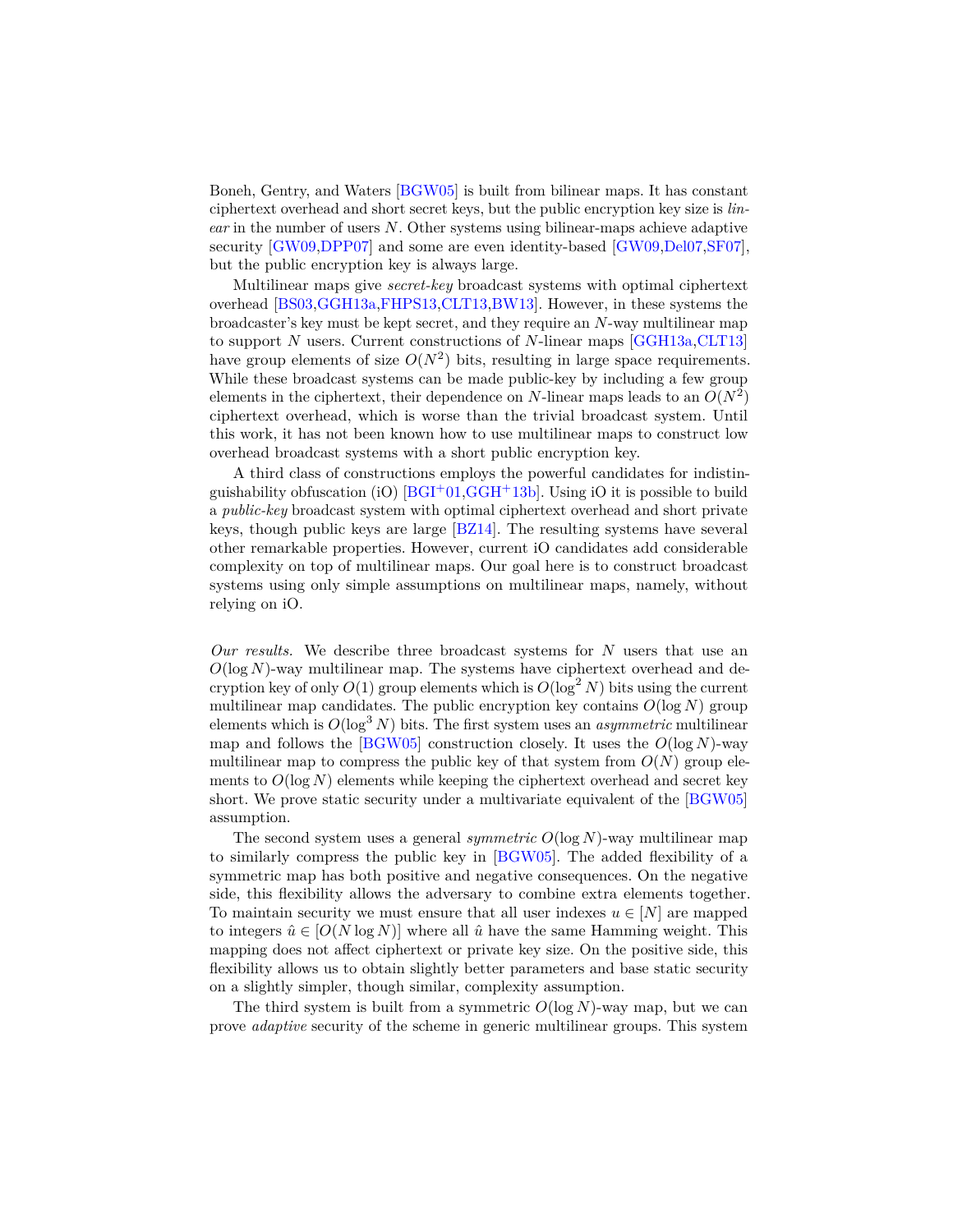has secret keys of length  $O(\log^3 N)$  bits, which is longer than the previous two schemes, but has a tighter security proof in generic groups.

Because the parameters of these systems are logarithmic in *N*, we can let *N* be exponential, and in particular be as large as the range of a collision resistant hash function (e.g.,  $N = 2^{256}$ ). This, in effect, turns all our broadcast systems into efficient identity-based schemes. A user with identity  $id \in \{0,1\}^*$  is given the secret key associated with index number  $H(i\mathbf{d}) \in [N]$  where *H* is a collision resistant hash whose range is  $[N]$ . A broadcaster can then transmit to a set of recipients simply by hashing their public identities. For this reason, we describe all our broadcast systems as identity-based broadcast schemes.

*Additional related work.* Collusion resistant broadcast encryption has been widely studied. Revocation systems (e.g., [\[NNL01,](#page-17-9)[HS02,](#page-17-10)[GST04,](#page-17-11)[DF02,](#page-17-12)[LSW10\]](#page-17-13)) can encrypt to  $N-r$  users with ciphertext size of  $O(r)$ . Further combinatorial solutions (e.g., [\[NP00,](#page-17-14)[DF03\]](#page-17-15)) achieve similar parameters. A broadcast encryption system is said to be recipient-private if broadcast ciphertexts reveal nothing about the intended set of recipients [\[BBW06](#page-16-5)[,LPQ12,](#page-17-16)[FP12\]](#page-17-17). Our broadcast systems are not recipient private, and it is a long-standing open problem to build a low-overhead recipient-private broadcast system. Such a system was recently built using indistinguishability obfuscation [\[BZ14\]](#page-16-4), but constructing such systems under weaker assumptions remains open.

### <span id="page-2-0"></span>**2 Preliminaries**

### **2.1 Broadcast Encryption**

We begin by defining broadcast encryption. A (public key) identity-based broadcast encryption scheme consists of three randomized algorithms:

- Setup( $ID$ ): Sets up a broadcast scheme for identity space  $ID$ . It outputs public parameters params as well as a master secret key msk
- KeyGen(msk, u): Takes the master secret key and a user  $u \in \mathcal{ID}$  and outputs a secret key sk*<sup>u</sup>* for user *u*.
- Enc(params*, S*): The encryption algorithm takes the public parameters and a polynomial sized set  $S \subseteq \mathcal{ID}$  of recipients, and produces a pair (Hdr, K). We refer to Hdr as the header, and *K* as the message encryption key.

The message is encrypted using a symmetric encryption scheme with the key *K* to obtain a ciphertext *c*. The overall ciphertext is (Hdr*, c*).

Dec(params*, u,*sk*u, S,* Hdr): The decryption algorithm takes the header Hdr and the secret key for user *u*, and if  $u \in S$ , outputs the message encryption key *K*. If  $u \notin S$ , the decryption algorithm outputs  $\bot$ .

To actually decrypt the overall ciphertext (Hdr*, c*), user *u* runs Dec to obtain *K*, and then decryption *c* using *K* to obtain the message.

For correctness, we require that the decryption algorithm always succeeds when it is supposed to. That is, for every (params, msk) output by  $Setup(\mathcal{ID})$ ,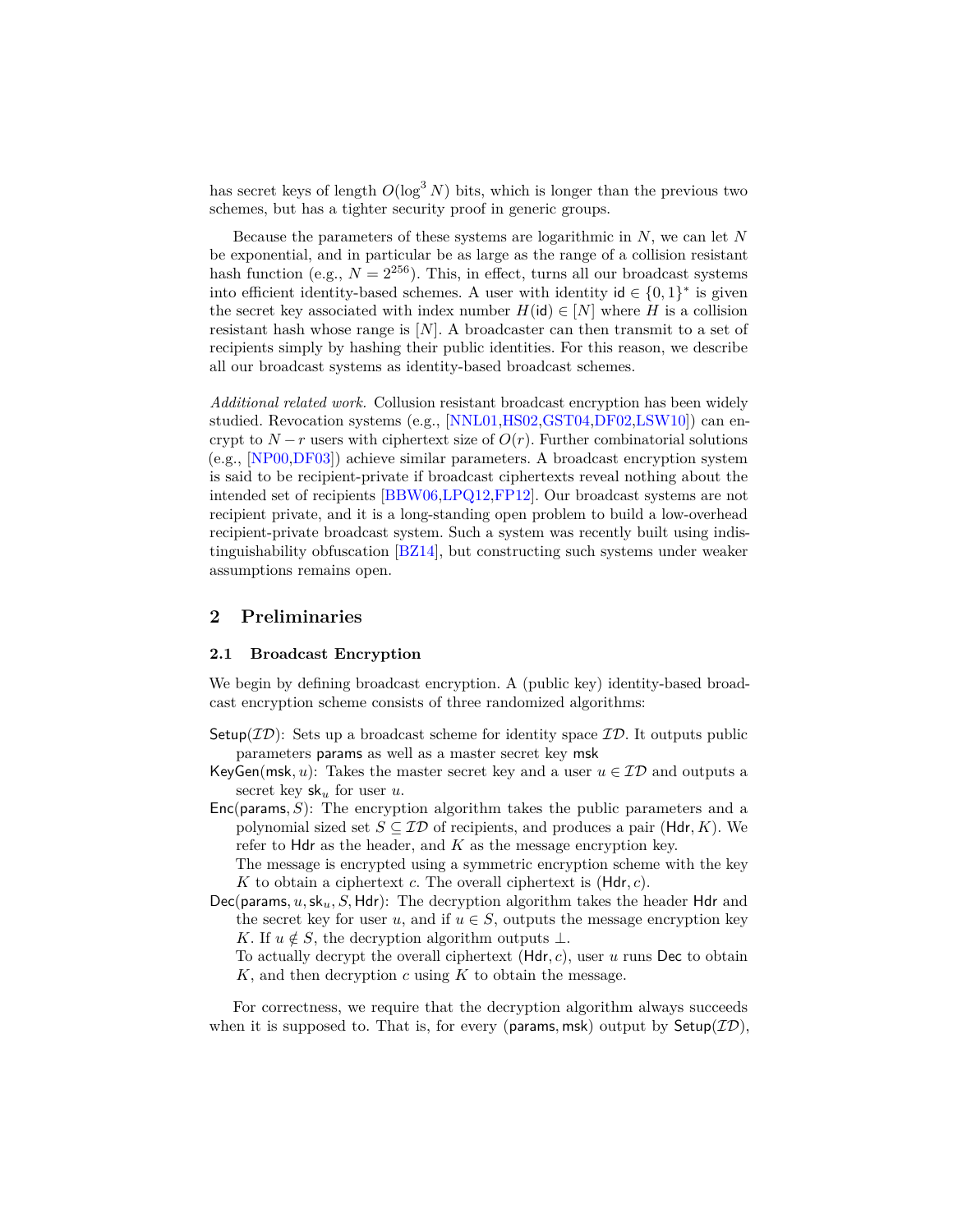every set  $S \subseteq \mathcal{ID}$ , every  $\mathsf{sk}_u$  output by  $\mathsf{KeyGen}(\mathsf{msk}, u)$ , and  $(\mathsf{Hdr}, K)$  outputted by  $Enc(\text{params}, S)$  where  $u \in S$ , that  $Dec(\text{params}, u, sk_u, S, \text{Hdr}) = K$ .

For security, several notions of security are possible. We start by defining active chosen ciphertext security. For any adversary  $A$ , let  $EXP(b)$  denote the following experiment on  $\mathcal{A}$ :

- **Setup:** The challenger runs (params, msk)  $\leftarrow$  Setup( $ID$ ), and gives A the public key params.
- **Secret Key Queries:** A may adaptively make secret key queries for user *u*. In response, the challenger runs  $sk_u \leftarrow \text{KeyGen}(\text{msk}, u)$  and gives  $sk_u$  to A.
- **CCA Queries:** A may make chosen ciphertext queries on tuples (*u, S,* Hdr). The challenger responds with Dec(params*, u,*sk*u, S,* Hdr) where  $\mathsf{sk}_u \leftarrow \mathsf{KeyGen}(\mathsf{msk}, u)^{\mathbf{4}}.$  $\mathsf{sk}_u \leftarrow \mathsf{KeyGen}(\mathsf{msk}, u)^{\mathbf{4}}.$  $\mathsf{sk}_u \leftarrow \mathsf{KeyGen}(\mathsf{msk}, u)^{\mathbf{4}}.$
- **Challenge:** A submits a set  $S^* \subset \mathcal{ID}$ , subject to the restriction that  $u \notin S^*$  for any user *u* requested in a secret key query. The challenger lets  $(Hdr^*, K_0^*) \leftarrow$ Enc(params,  $S^*$ ). If  $b = 0$ , the challenger gives (Hdr<sup>\*</sup>,  $K_0^*$ ) to the adversary. If  $b = 1$ , the challenger computes a random key  $K_1^*$  and gives  $(Hdr^*, K_1^*)$  to the adversary.
- **More Secret Key Queries:** A may continue making secret key queries for users  $u \notin S^*$
- **More CCA Queries:** A may continue making CCA queries on headers Hdr  $\neq$ Hdr<sup>∗</sup>[5](#page-3-1) .

**Guess:**  $\mathcal A$  produces a guess  $b'$  for  $b$ .

Using a simple hybrid argument, we can assume the adversary makes only a single challenge query. Let  $W_b$  be the event that A outputs 1 in  $\text{EXP}(b)$ . We define the adaptive CCA advantage of  $A$ , as

$$
\mathtt{BE}^{(\mathrm{adv})}A = |\Pr[W_0] - \Pr[W_1]|
$$

**Definition 1.** *A broadcast encryption scheme is adaptively secure under a chosen ciphertext attack (adaptively CCA-secure) if, for all polynomial time adversaries*  $\mathcal{A}, \ \texttt{BE}^{(adv)}\mathcal{A} \ \textit{is negligible.}$ 

We will also consider several weaker notions of security. For example, we get static security if we require  $A$  to commit to the challenge set  $S^*$  before seeing the public parameters. We also get CPA security if we do not allow chosen ciphertext queries. In this paper, we will be focusing on the following notion of static CPA security, but will also discuss the other variants:

<span id="page-3-0"></span><sup>&</sup>lt;sup>4</sup> Another variation is to have the challenger maintain a table of  $(u, sk_u)$  pairs, and only run KeyGen once for a particular user, using a single sk*<sup>u</sup>* to answer multiple secret key and CCA queries. Note that the correctness of a broadcast scheme implies that this does not affect CCA queries.

<span id="page-3-1"></span><sup>&</sup>lt;sup>5</sup> Another potentially stronger variation is to require  $(S, \text{Hdr}) \neq (S^*, \text{Hdr}^*)$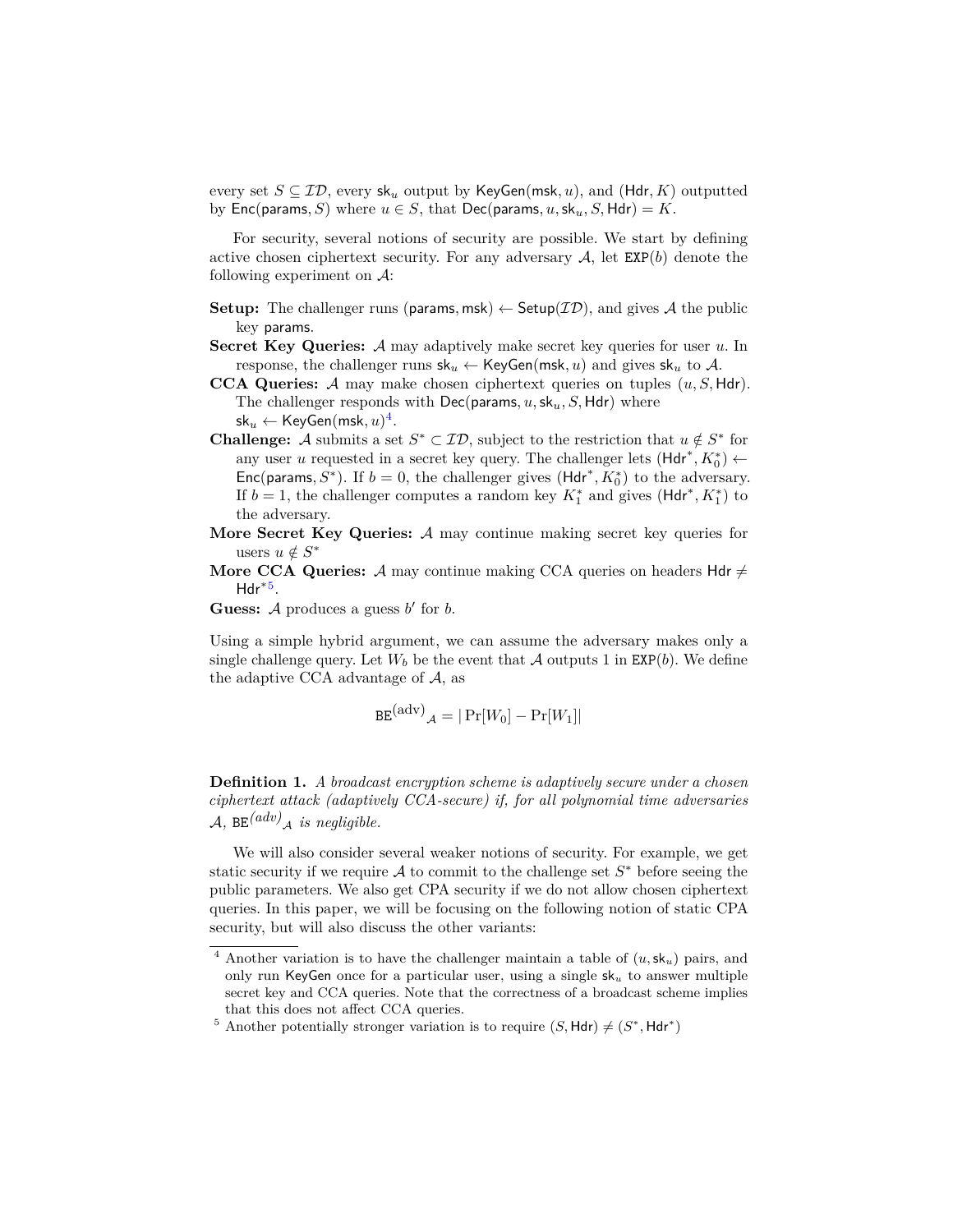**Definition 2.** *A broadcast encryption scheme is statically secure under a chosen plaintext attack (statically CPA-secure) if, for all polynomial time adversaries* A *that must commit to S* ∗ *before seeing the public parameters and cannot make CCA queries,* BE*(adv)* <sup>A</sup> *is negligible.*

### **2.2 Multilinear Maps**

We now review multilinear maps [\[BS03](#page-16-1)[,GGH13a](#page-17-5)[,CLT13\]](#page-17-7). A multilinear map consists of two algorithms:

- Setup(*n*): Sets up an *n*-linear map. It outputs *n* groups  $\mathbb{G}_1, \ldots, \mathbb{G}_n$  of prime order *p*, along with generators  $g_i \in \mathbb{G}_i$ . We call  $\mathbb{G}_1$  the source group,  $\mathbb{G}_n$  the target group, and  $\mathbb{G}_2, \ldots, \mathbb{G}_{n-1}$  intermediate groups.
- $e_{i,j}(g, h)$ : Takes in two elements  $g \in \mathbb{G}_i$  and  $h \in \mathbb{G}_j$  with  $i + j \leq n$ , and outputs an element of  $\mathbb{G}_{i+j}$  such that

$$
e_{i,j}(g_i^a, g_j^b) = g_{i+j}^{ab}
$$

We often omit the subscripts and just write *e*. We can also generalize *e* to multiple inputs as  $e(h^{(1)},...,h^{(k)}) = e(h^{(1)},e(h^{(2)},...,h^{(k)})).$ 

We sometimes call  $g_i^a$  as a level-*i* encoding of *a*. The scalar *a* itself could be referred to as a level-0 encoding of *a*. Then the map *e* combines a level *i* encoding and a level  $j$  encoding, and produces a level  $i + j$  encoding of the product.

We will make use of *asymmetric* multilinear maps. In such maps, groups are indexed by integer vectors rather than integers. The pairing operations maps  $\mathbb{G}_{\mathbf{v}_1} \times \mathbb{G}_{\mathbf{v}_2}$  into  $\mathbb{G}_{\mathbf{v}_1+\mathbf{v}_2}$ . More precisely, we have the following algorithms:

- Setup(n) Sets up an **n**-linear map, where  $\mathbf{n} \in \mathbb{Z}^{\ell}$  is some positive integer vector. It outputs a description of groups  $\mathbb{G}_{\mathbf{v}}$  of prime order p where **v** are non-negative integer vectors and  $\mathbf{v} \leq \mathbf{n}$  (that is, the comparison must hold componentwise). It also outputs a description of generators  $g_v \in \mathbb{G}_v$ <sup>[6](#page-4-0)</sup>. Let  $e_i$  be the *i*th standard basis vector, with a 1 at position *i* and a 0 elsewhere. We call  $\mathbb{G}_{\mathbf{e}_i}$ the *i*th source group,  $\mathbb{G}_n$  the target group, and the rest of the  $\mathbb{G}_v$  groups are intermediate groups.
- $e_{\mathbf{v}_1,\mathbf{v}_2}(g, h)$  Takes in two elements  $g \in \mathbb{G}_{\mathbf{v}_1}$  and  $h \in \mathbb{G}_{\mathbf{v}_2}$  with  $\mathbf{v}_1 + \mathbf{v}_2 \leq \mathbf{n}$ , and outputs an element of  $\mathbb{G}_{\mathbf{v}_1+\mathbf{v}_2}$  such that

$$
e_{\mathbf{v}_1,\mathbf{v}_2}(g_{\mathbf{v}_1}^a,g_{\mathbf{v}_2}^b)=g_{\mathbf{v}_1+\mathbf{v}_2}^{ab}
$$

We often omit the subscripts and just write *e*. We can also generalize *e* to multiple inputs as  $e(h^{(1)},...,h^{(k)}) = e(h^{(1)},e(h^{(2)},...,h^{(k)})).$ 

<span id="page-4-0"></span> $^6$  There may be an exponential number of groups and generators. The setup algorithm outputs a set of parameters from which the groups  $\mathbb{G}_{\mathbf{v}}$  and generators  $g_{\mathbf{v}}$  can be derived. In particular, each  $g_{\mathbf{v}}$  can be derived from the pairing operation and  $\{g_{\mathbf{e}_i}\}\$ , where **e***<sup>i</sup>* is the *i*th standard basis vector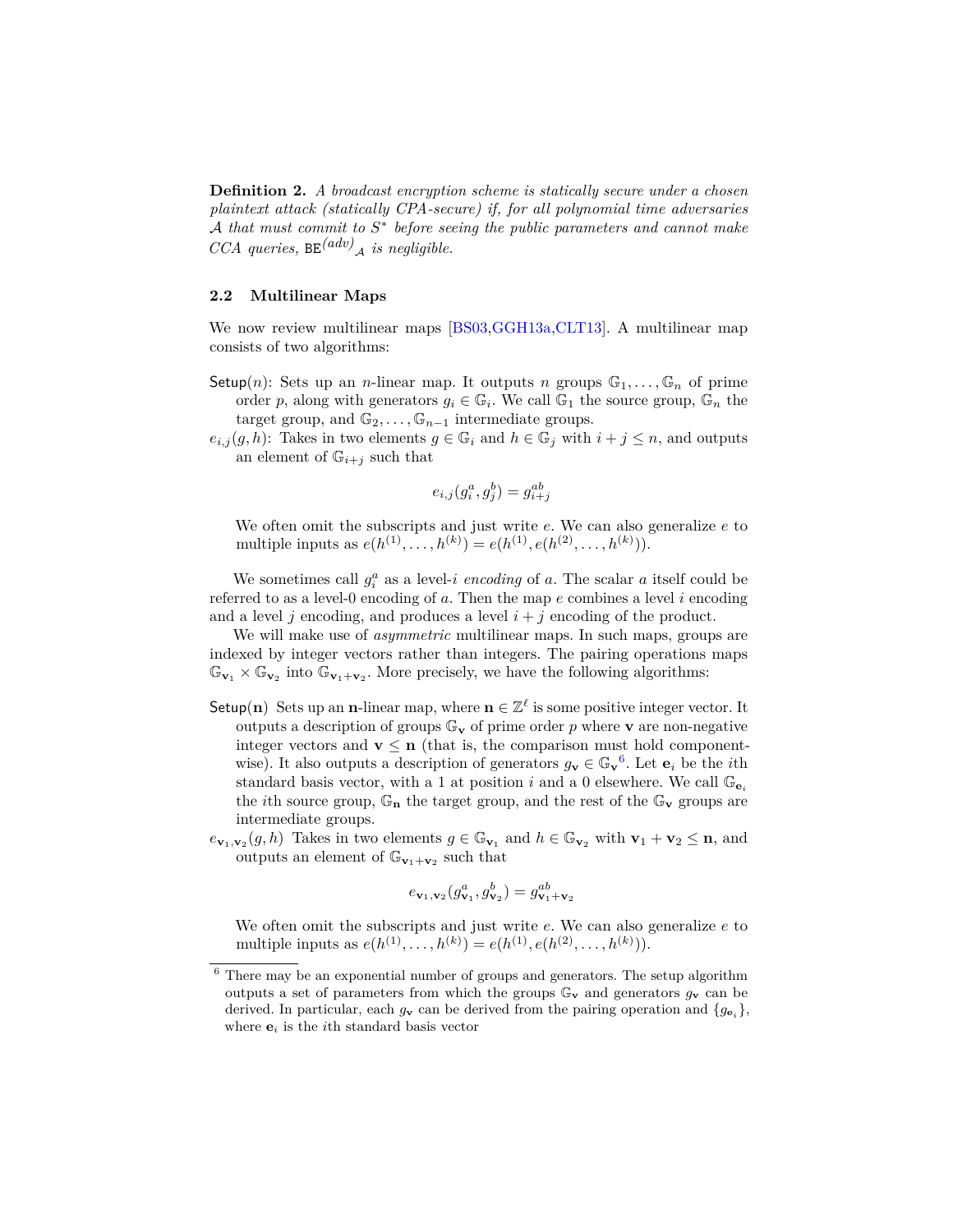We note that current candidates of multilinear maps [\[GGH13a](#page-17-5), CLT13] depart from the ideal notions of multilinear maps described above. In particular, in these candidates, representations of group elements are not unique and contain a noise term that can cause errors during group and multilinear operations. While we present our constructions using ideal multilinear maps for simplicity, we stress that our constructions can easily be instantiated using current non-ideal candidates. We need multilinear maps with the following properties:

- **–** A way to hide the group and multilinear operations that lead to a particular element. In current multilinear maps, this is obtained by performing a rerandomization procedure which makes the representation of an element statistically independent of the operations that lead to that element.
- **–** A way, given any representation of an element in the target group, to "extract" a canonical representation of that element. This is handled by a "zero-test parameter" in current maps.
- **–** The ability for the person who sets up the map to compute elements of the form  $g^{\alpha^x}$  for exponentially-large *x*. In ideal multilinear maps, this would be accomplished by computing  $z = \alpha^x$  in  $\mathbb{Z}_p$ , and then computing  $g^z$ . However, with current multilinear maps, it is not possible for normal users to compute  $g^z$  for a specific *z* of their choice<sup>[7](#page-5-0)</sup>. However, the person who sets up the map knows a trapdoor that *does* allow computing  $g^z$  for any  $z \in \mathbb{Z}_p$ .
- **–** The ability to generate asymmetric multilinear maps for any positive integer vector  $\mathbf{n} \in \mathbb{Z}^{\ell}$ . Section 4.3 of [\[GGH13a\]](#page-17-5) shows how to do this.
- **–** A way to make sure the noise growth does not cause any errors during normal execution of our protocols. Since there is no circular dependence between the parameters of the multilinear map and the number of operations our protocols require, we can set the parameters so the noise stays small enough to avoid errors.

## <span id="page-5-1"></span>**3 Our Asymmetric Multilinear Map Construction**

In this section, we give our first construction of identity-based broadcast encryption from multilinear maps. Our starting point is the scheme of Boneh, Gentry, and Waters [\[BGW05\]](#page-16-0), henceforth referred to as the BGW scheme. Recall in their scheme, the public parameters consist of *O*(*N*) source group elements (where *N* is the number of users), secret keys and headers are a constant number of source group elements, and the message encryption key is a group element in the target group. Our goal is to shrink the public key size to  $O(\log N)$  group elements. We accomplish this by embedding the BGW scheme in a multilinear map, where the BGW parameters lie in an intermediate group. The BGW public parameters can then be derived from a small number of elements in the source group of the map — these few source group elements are the new public key.

In more detail, the significant component of the BGW public key are the elements  $Z_1 = g_1^{\alpha}, Z_2 = g_1^{\alpha^2}, \dots, Z_N = g_1^{\alpha^N}, Z_{N+2} = g_1^{\alpha^{N+2}}, \dots, Z_{2N} = g_1^{\alpha^{2N}}.$ 

<span id="page-5-0"></span><sup>&</sup>lt;sup>7</sup> Instead, users can compute  $g^z$  for a random, but unknown, *z*.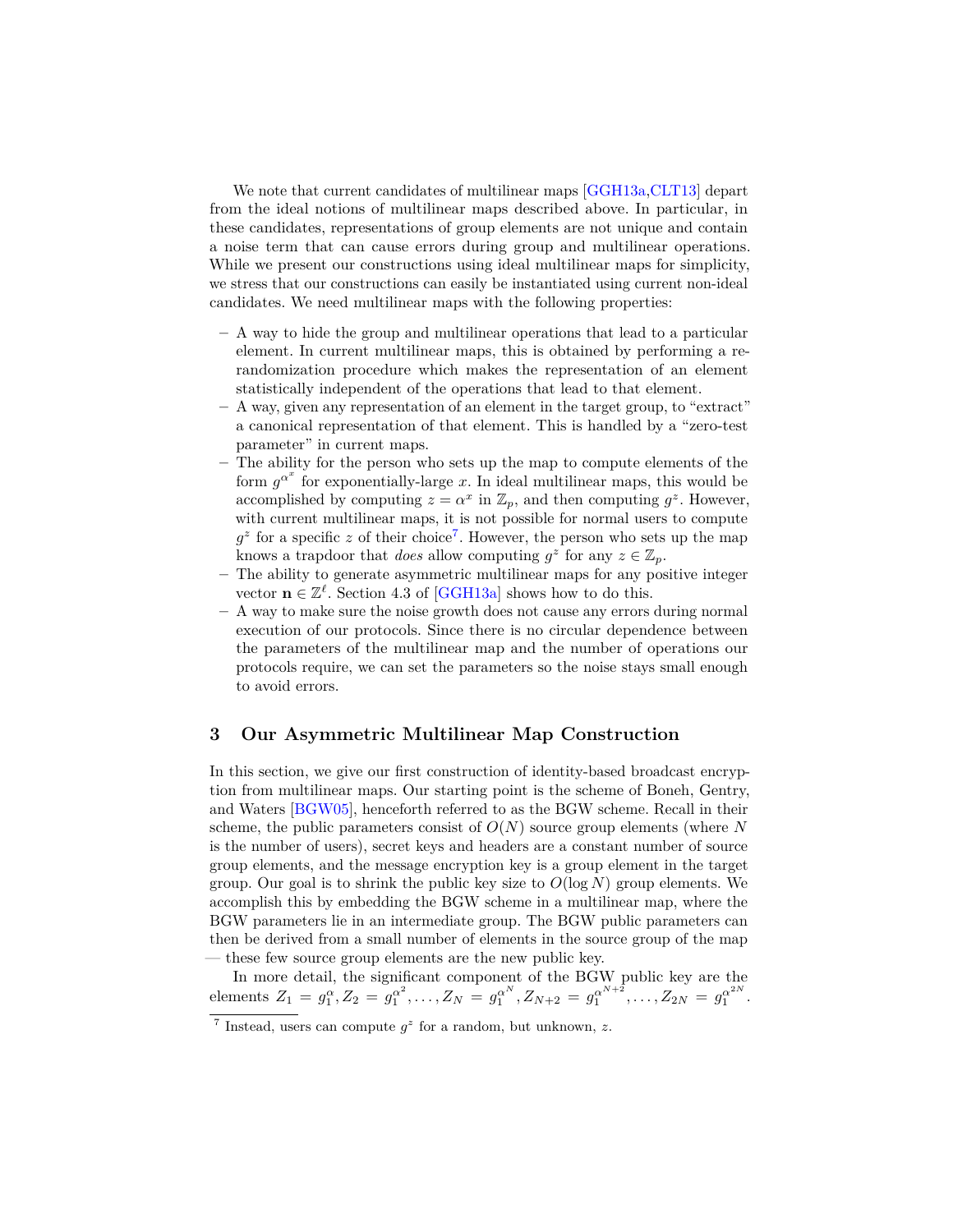The rest of the BGW public keys, secret keys, and header components are also element in  $\mathbb{G}_1$ , whereas the message encryption key is an element in the group  $\mathbb{G}_2.$ 

$$
n+1
$$
 1s

Let  $N = 2^n - 1$  for some integer *n*, and let  $\mathbf{n} = (\overline{1, \ldots, 1})$  be the vector of  $n+1$  1s. Our idea is to use an asymmetric multilinear map, where the target group is  $\mathbb{G}_{2n}$ . We note that pairing two elements in  $\mathbb{G}_{n}$  gives an element in  $\mathbb{G}_{2n}$ . Thus, while the entire multilinear map is asymmetric, the pairing operation acts symmetrically on the group  $\mathbb{G}_n$ . Now we replace the groups  $\mathbb{G}_1$  and  $\mathbb{G}_2$  in the BGW scheme with  $\mathbb{G}_n$  and  $\mathbb{G}_{2n}$ . Thus  $Z_u = g_n^{\alpha^u}$ . Rather than explicitly include the  $Z_u$  in the public parameters, we give a few group elements in the groups  $\mathbb{G}_{\mathbf{e}_i}$ where  $e_i$  are the standard basis vectors. Specifically, we provide the parameters  $X_i = g_{\mathbf{e}_i}^{\alpha^{(2^i)}}$  $e_i^{(\alpha)}$  for  $i = 0, \ldots, n - 1$ . By pairing various subsets of these  $X_i$  together, we can build all of the  $Z_u$  for  $u \leq 2^n - 1 = N$ . In particular, if  $u = \sum_{i=0}^{n-1} u_i 2^i$  is the binary representation of *u*, then

$$
Z_u = e(X_0^{u_0} g_{\mathbf{e}_0}^{1-u_0}, X_1^{u_1} g_{\mathbf{e}_1}^{1-u_1}, \dots, X_{n-1}^{u_{n-1}} g_{\mathbf{e}_{n-1}}^{1-u_{n-1}}, g_{\mathbf{e}_n})
$$

where  $X_i^0 g_{\mathbf{e}_i}^1 = g_{\mathbf{e}_i}$  and  $X_i^1 g_{\mathbf{e}_i}^0 = X_i$ 

To allow computation of  $Z_u$  for  $u \geq 2^n + 1 = N + 2$ , we might decide to publish  $g_{\mathbf{e}_n}^{\alpha^{(2^n)}}$ . However, this would allow computation of  $Z_{N+1}$ , which will break the security of the BGW scheme. Therefore, we instead publish  $X_n = g_{\mathbf{e}_n}^{\alpha^{(2^n+1)}}$  $\frac{\alpha^{(2)}+1}{n}$ . Then, for  $u \in [N+2, 2N]$ , let  $u' = u - (2^n + 1) = \sum_{i=0}^{n-1} u'_i 2^i$ . Then we can write

$$
Z_u = e\left(X_0^{u'_0} g_{\mathbf{e}_0}^{1-u'_0}, X_1^{u'_1} g_{\mathbf{e}_1}^{1-u'_1}, \dots, X_{n-1}^{u'_{n-1}} g_{\mathbf{e}_{n-1}}^{1-u'_{n-1}}, X_n\right)
$$

Now we make the observation that *O*(log *N*) graded encodings remain efficient even up to exponential *N*. Therefore, we can actually make our scheme identitybased, where identities are bit strings of length  $n$  with the caveat that the  $0<sup>n</sup>$  is not a valid identity. Now we give our entire construction:

<span id="page-6-0"></span>**Construction 1** Let Setup' be the setup algorithm for a multilinear map, where *groups have order p. Our first identity-based broadcast scheme consists of the following algorithms:*

Setup(*n*)*:* Takes as input the length *n* of identities. Let  $\mathcal{ID} = \{0, 1\}^n \setminus \{0^n\}$  be *the identity space. Let* **n** *be the all-ones vector of length*  $n + 1$ *. Run* Setup<sup>'</sup> *on* 2n, obtaining the public parameters params' for a multilinear map with *target group*  $\mathbb{G}_{2n}$ *.* 

*Choose a random*  $\alpha \in \mathbb{Z}_p$  *and let*  $X_i = g_{\mathbf{e}_i}^{\alpha^{(2^i)}}$  $e_i^{\alpha^{(2)}}$  *for*  $i = 0, \ldots, n - 1$  *and let*  $X_n = g_{\mathbf{e}_n}^{\alpha^{(2^n+1)}}$  $\mathbf{e}_{n}^{(\alpha^{(2^{n}+1)})}$ . Also choose a random  $\gamma \in \mathbb{Z}_{p}$  and let  $Y = g_{\mathbf{n}}^{\gamma}$ . Lastly, let  $W = g_{2n}^{\alpha^{(2^n)}}$ . The public key is

 $\mathsf{params} = (\mathsf{params}', W, \{X_i\}_{i \in \{0, ..., n\}}, Y)$ 

*The master secret key is*  $(\alpha, \gamma)$ *.*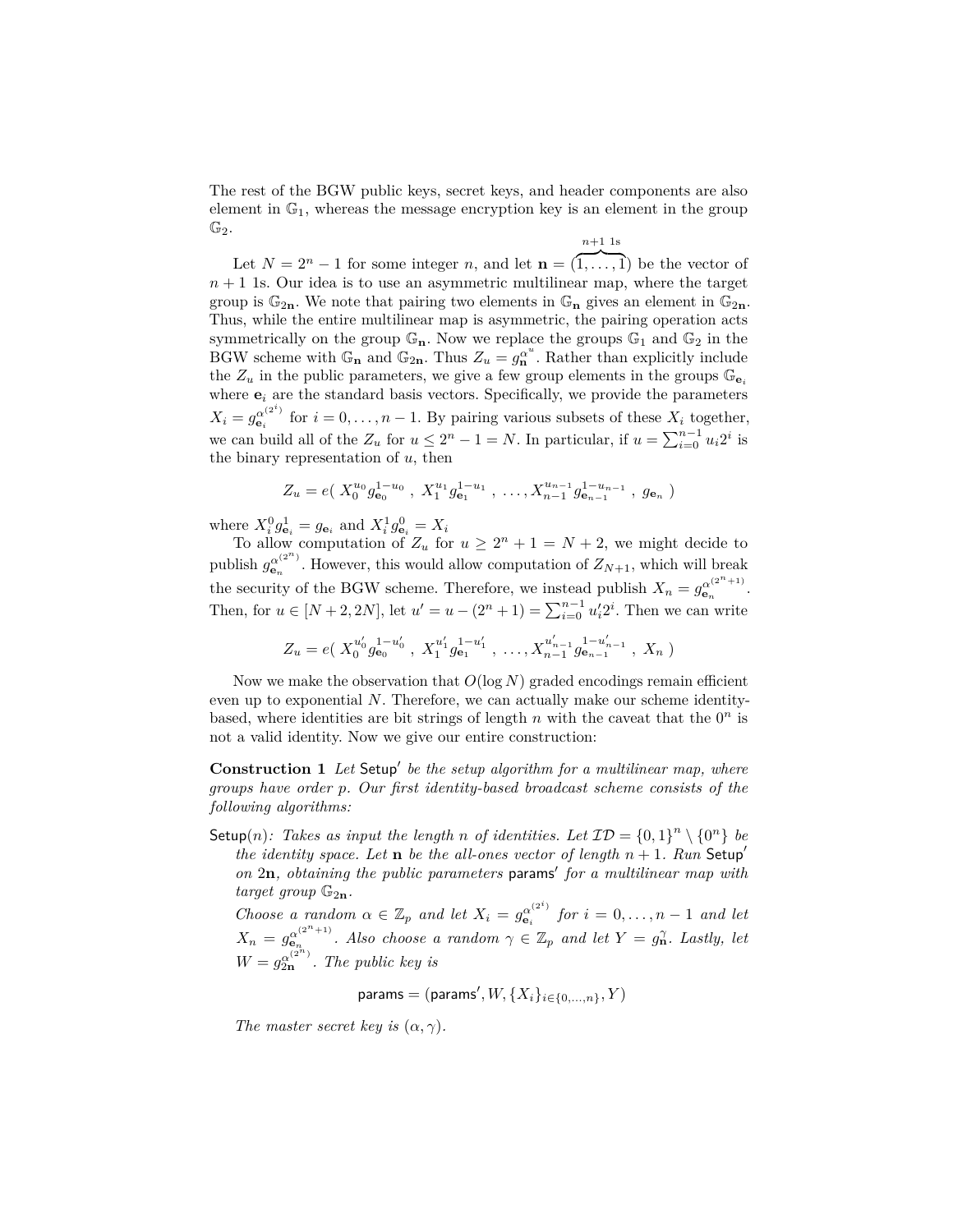$\mathsf{KeyGen}(\mathsf{params}, \alpha, \gamma, u)$ : The secret key for identity  $u \in [1, 2^n - 1]$  is  $\mathsf{sk}_u = g_{\mathbf{n}}^{\gamma \alpha^u}$ . Enc(params, *S*): *Recall that we can compute*  $Z_j$  *for*  $j \in [1, 2^n - 1]$  *from the public* 

*parameters*  $\{X_i\}_{i \in \{0,\ldots,n-1\}}$ *. Pick a random*  $t \in \mathbb{Z}_p$  *and compute the key and header as*

$$
K = W^t = g_{2n}^{t\alpha^{(2^n)}} \quad and
$$
  
\n
$$
\mathsf{H} \mathsf{d} \mathsf{r} = \left( g_{n}^t \,, \, \left( Y \cdot \prod_{u \in S} Z_{2^n - u} \right)^t \right) = \left( g_{n}^t \,, \, g_{n}^{t \left( \gamma + \sum_{u \in S} \alpha^{(2^n - u)} \right)} \right)
$$

Dec(params,  $u$ , sk<sub>u</sub>, S, Hdr): If  $u \notin S$ , output  $\perp$ . Otherwise, write Hdr as  $(C_0, C_1)$ . *Recall that we can compute*  $Z_j$  *for*  $j \in [2^n + 1, 2^{n+1}]$ *. Output* 

$$
K = \frac{e(Z_u, C_1)}{e\left( (\mathsf{sk}_u \cdot \prod_{j \in S, j \neq u} Z_{2^n - j + u}), C_0 \right)}
$$

*If*  $C_0$  *and*  $C_1$  *are as above, then we can write*  $K = g_{2n}^c$  *where* 

$$
c = \alpha^u t \left( \gamma + \sum_{j \in S} \alpha^{(2^n - j)} \right) - \left( \gamma \alpha^u + \sum_{j \in S, j \neq u} \alpha^{(2^n - j + u)} \right) t
$$

*Most of the terms cancel, leaving*  $c = t\alpha^2$ <sup>*n*</sup> *as desired.* 

*Implementation details.* As mentioned in Section [2,](#page-2-0) there are some minor complications with implementing our scheme using current multilinear map constructions [\[GGH13a,](#page-17-5)[CLT13\]](#page-17-7), but we stress that these complications do not affect the semantics of our scheme. First, during normal operations, computing  $g_1^{\alpha}$  for a random  $\alpha$  involves computing a "level-0" encoding of a random (unknown) *α*, and then pairing with  $g_1$ . In order to compute  $g_1^{\alpha^2}$ , we would pair  $g_1$  with the level-0 encoding twice. However, the noise growth with repeated pairing operations would prevent us from computing  $g_1^{\alpha^{(2^i)}}$  $\int_{1}^{\alpha^{(2)}}$  for sufficiently high powers of *i*. Instead, the setup algorithm must choose an explicit (known)  $\alpha \in \mathbb{Z}_p$ , compute the various  $\alpha^{2^i}$ , encode these powers as level-0 encodings, and only then pair with  $g_1$ . This requires knowing the secrets used to set up the multilinear map, meaning the broadcaster must set up the map himself and cannot rely on maps generated by trusted parties. Note, however, that this exponentiation is only required during setup, and not encryption or decryption, meaning the secrets can be discarded immediately after setup, and anyone can still broadcast using the public parameters.

To make sure the header does not leak any important information, we also need to re-randomize the header components. This means re-randomization parameters need to be included for the group G**n**. No other re-randomization parameters are necessary.

Before discussing security, we must discuss our new security assumption, which is closely related to the bilinear Diffe-Hellman Exponent assumption (BDHE) as used in BGW.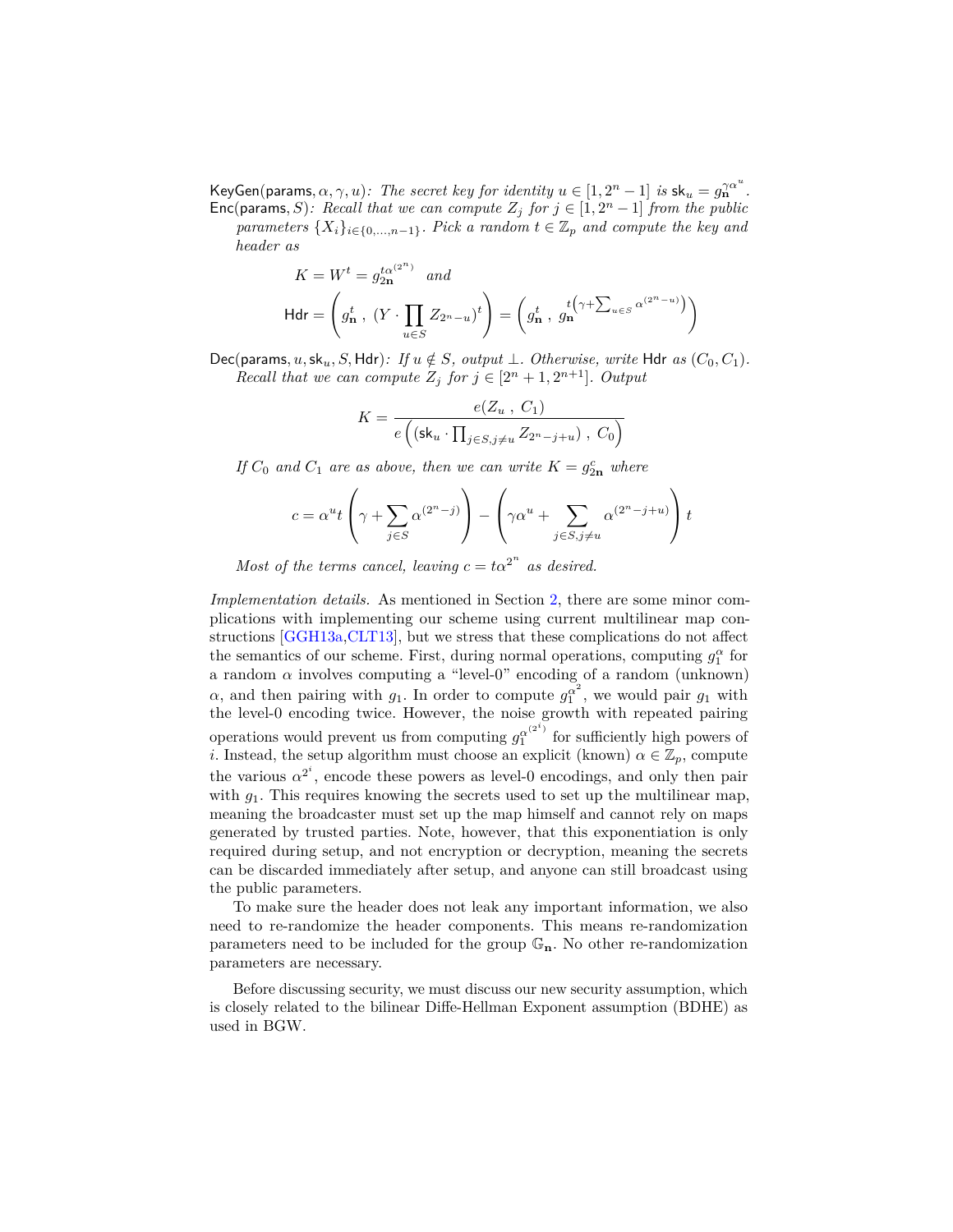# **3.1 The Hybrid Diffie-Hellman Exponent Assumption (HDHE) Assumption**

We define the (computational) *n*-Hybrid Diffie-Hellman Exponent problem as follows: Let params'  $\leftarrow$  Setup'(2n) where **n** is the all-ones vector of length  $n + 1$ . Choose  $\alpha \in \mathbb{Z}_p$  at random, and let  $X_i = g_{\mathbf{e}_i}^{\alpha^{(2^i)}}$  $e_i^{\alpha^{(2)}}$  for  $i = 0, \ldots, n - 1$  and  $X_n =$  $g_{\mathbf{e}_n}^{\alpha^{(2^n+1)}}$  $e_n^{(2^{n+1})}$ . Choose a random  $t \in \mathbb{Z}_p$  and let  $V = g_n^t$ . Given  $(\{X_i\}_{i \in \{0,\ldots,n-1\}}, V)$ , the goal is to compute  $K = g_{2n}^{t\alpha^{(2^n)}}$ .

We now define the decisional *n*-Hybrid Diffie-Hellman Expoent problem as, given the tuple  $({X_i}_{i \in \{0,\ldots,n-1\}}, V, K)$  where *K* is either  $g_{2n}^{t\alpha^{(2^n)}}$  or a random element of  $\mathbb{G}_{2n}$ , to distinguish the two cases.

**Definition 3.** *We say the decisional n-Hybrid Diffie-Hellman Exponent assumption holds for* Setup' if, for any polynomial *n* and probabilistic polynomial time *algorithm* A*,* A *has negligible advantage in solving the n-Hybrid Diffie-Hellman Exponent problem.*

Given the  $X_i$  for  $i = 0, \ldots, n-1$ , it is straightforward to compute  $g_n^{\alpha^j}$  for any  $j \in [0, 2<sup>n</sup> - 1]$ . Moreover, including  $X_n$ , it is straightforward to extend this to  $j \in [2^n + 1, 2^{n+1}]$ . However, computing  $K = g_{2n}^{t\alpha^{(2^n)}}$  from the  $X_i$  and *V* appears difficult. The reason is that we only have one term that depends on *t*, namely *V* . So to compute *K*, we would need to pair *V* with some combination of the *X<sup>i</sup>* . In other words, we need to be able to compute  $g_{\mathbf{n}}^{\alpha^{(2^n)}}$  from the  $X_i$ . However, since **n** has a one in each component, we can never pair any of the  $X_i$  with itself. This means we can only compute products of terms of the form  $e(X_0^{s_0}, X_1^{s_1}, \ldots, X_n^{s_n})$ for  $s_i \in \{0, 1\}$ , where we take  $X_i^0 = g_{\mathbf{e}_1}$ . Notice that we can never include an  $X_n$ , since then we would already exceed the desired degree of  $2<sup>n</sup>$ . Put another way, we can only compute products of terms of the form

$$
g_{\mathbf{n}}^{\prod_{i \in S} \alpha^{(2^i)}}
$$

where  $S \subseteq [0, n-1]$ . However,  $\prod_{i \in S} \alpha^{2^i} = \alpha^{\sum_{i \in S} 2^i}$ , and  $\sum_{i \in S} 2^i < 2^n$  for all subsets  $S \subseteq [0, n-1]$ . This is the basis for our assumption that the *n*-HDHE assumption is hard. In the full version [\[BWZ14\]](#page-16-6), we discuss the difficulty of our assumption in the generic multilinear map model.

#### **3.2 Security Of Our Construction**

With our assumption defined, we can now state and prove the security of our scheme:

**Theorem 2.** Let Setup' be the setup algorithm for a multilinear map, and suppose *that the decisional n-Hybrid Diffie-Hellman Exponent assumption holds for* Setup'. *Then the scheme in Construction [1](#page-6-0) is a statically secure identity-based broadcast encryption scheme.*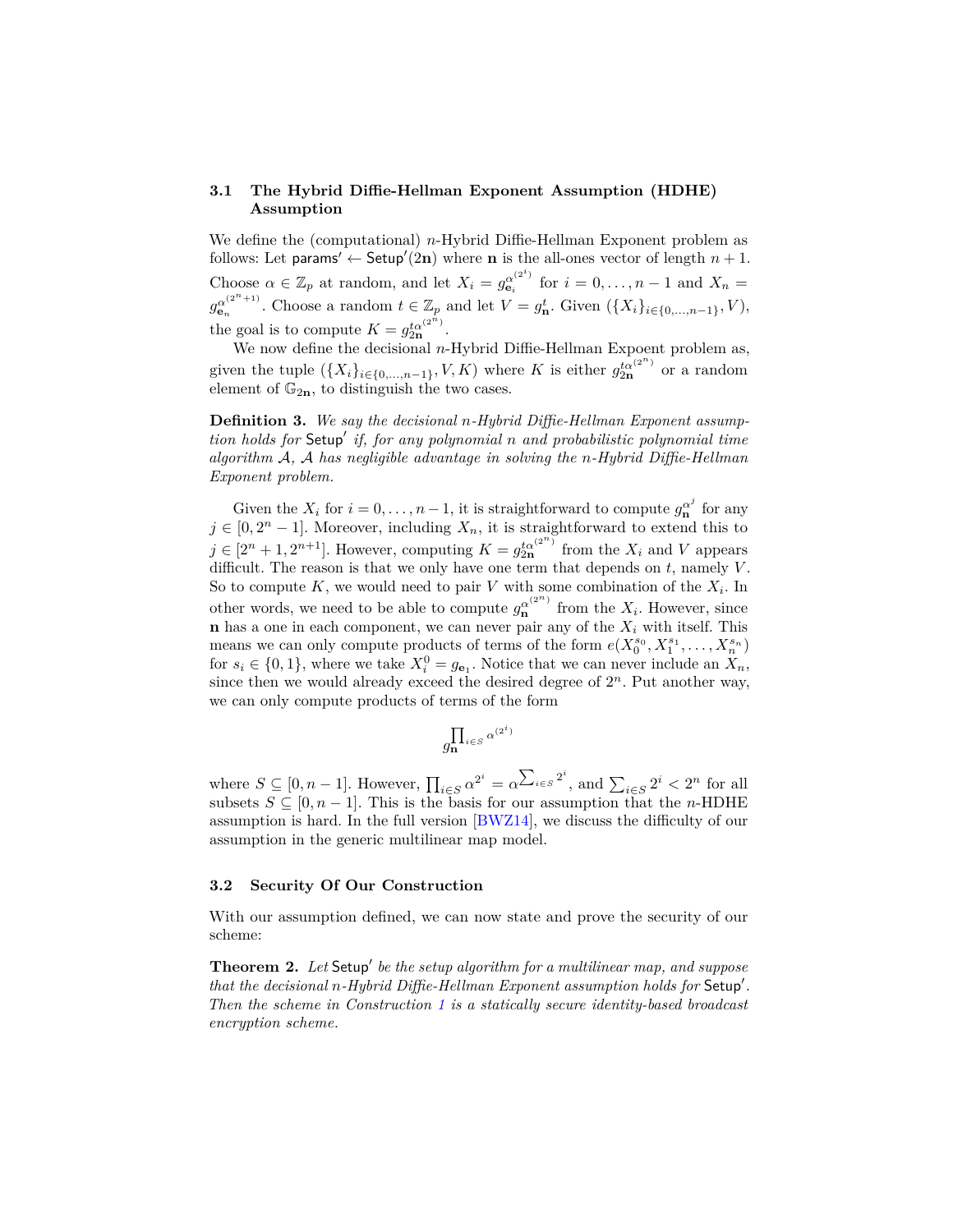**Proof***.* Our proof closely follows the security proof for BGW [\[BGW05\]](#page-16-0). Suppose we have an adversary  $A$  that breaks the security of the scheme. We use  $A$  to build an adversary  $\beta$  that breaks the decisional *n*-HDHE problem for Setup'.  $\beta$ works as follows:

- $-$  *B* obtains a challenge tuple (params',  $\{X_i\}_{i \in [0,n]}, V, K$ ) where:
	- params'  $\leftarrow$  Setup'(2n) where **n** is the all-ones vector of length  $n + 1$ .
	- $X_i = g_{e_i}^{\alpha^{2^i}}$  $\frac{\alpha^{2^i}}{\mathbf{e}_i}$  for  $i = 0, \ldots, n-1$  for a random  $\alpha \in \mathbb{Z}_p$ .
	- $X_n = g_{e_n}^{\alpha^{2^n+1}}$
	- $X_n = g_{\mathbf{e}_n}$ <br>•  $V = g_{\mathbf{n}}^t$  for a random  $t \in \mathbb{Z}_p$
	- $K = g_{2n}^{t\alpha^{2^n}}$  or *K* is a random group element in  $\mathbb{G}_{2n}$ .
- $−$  B simulates A until A submits a subset  $S \subseteq [1, 2<sup>n</sup> 1]$  of users that A will challenge.
- − B chooses a random  $r \in \mathbb{Z}_p$ . It sets

$$
Y = \frac{g_{\mathbf{n}}^r}{\prod_{u \in S} Z_{2^n - u}}
$$

where the  $Z_j$  are calculated from the  $X_i$  as before. This amounts to setting

$$
\gamma = r - \sum_{u \in S} \alpha^{2^n - u}
$$

Since *r* is uniform in  $\mathbb{Z}_p$  and independent of  $\alpha$ , so is  $\gamma$ . B also computes

$$
W' = e(g_{\mathbf{e}_0}, g_{\mathbf{e}_1}, \dots, g_{\mathbf{e}_{n-2}}, X_{n-1}, g_{\mathbf{e}_n})
$$

and

$$
W = e(W', W')
$$

Observe that  $W = g_{2n}^{\alpha^{2^n}}$ .

- $-$  B gives A the public parameters  $(W, \{X_i\}_{i \in [0,n]}, Y)$
- **−** Now *A* is allowed to ask for private keys for users  $u \notin S$ . **B** computes

$$
\mathsf{sk}_u = \frac{Z^r_u}{\prod_{j \in S} Z_{2^n-j+u}}
$$

Observe that

$$
\mathsf{sk}_u = g_{\mathbf{n}}^{r\alpha^u - \sum_{j \in S} \alpha^{(2^n-j+u)}} = g_{\mathbf{n}}^{\gamma\alpha^u + \sum_{j \in S} \alpha^{(2^n-j+u)} - \sum_{j \in S} \alpha^{(2^n-j+u)}} = g_{\mathbf{n}}^{\gamma\alpha^u}
$$

as desired.

– When A asks for the challenge, B lets  $Hdr = (V, V^r)$  and responds with (Hdr*, K*). Observe that

$$
V^r = g_{\mathbf{n}}^{rt} = g_{\mathbf{n}}^{t(\gamma + \sum_{u \in S} \alpha^{(2^n - u)})}
$$

which means  $(V, V^r)$  is a valid header for the set *S*. Also observe that if  $K = g_{2n}^{t\alpha^{(2^n)}}$ , then *K* is the correct key for this header.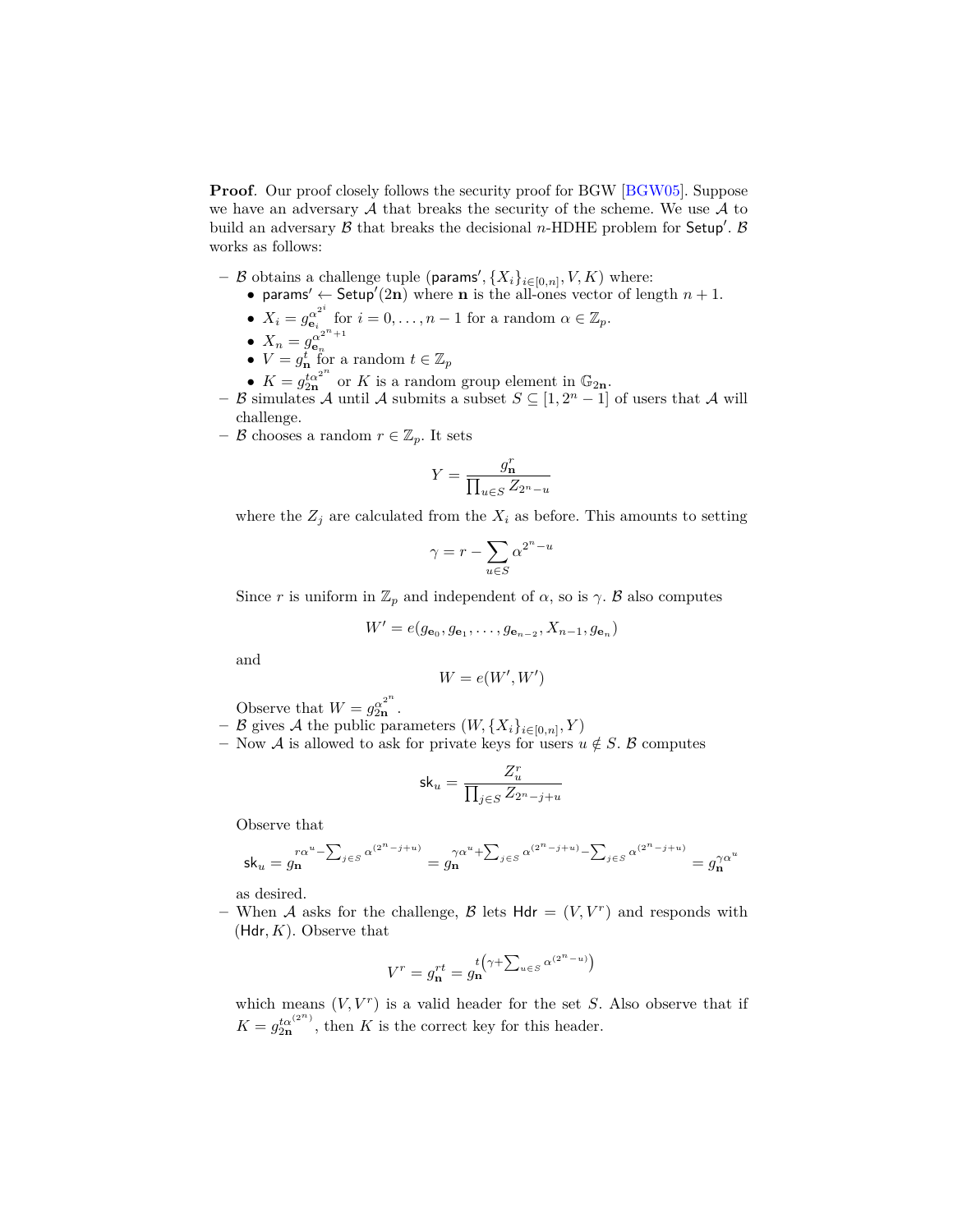– When A returns a guess b for which K it is given,  $\beta$  returns b as its guess.

As shown above,  $\beta$  perfectly simulates the view of  $\mathcal A$  in the broadcast encryption security game. Therefore,  $\beta$  has the same advantage as  $\mathcal{A}$ , which must therefore be negligible, as desired.

### **4 Our Symmetric Multilinear Map Construction**

In this section, we give our second construction of broadcast encryption, this time from traditional symmetric multilinear maps. That is, we do not require the more complicated asymmetric structure of Construction [1,](#page-6-0) but can use a basic multilinear map. The idea, however, is very similar. We implement BGW [\[BGW05\]](#page-16-0) in middle levels of the multilinear map, and use elements in the bottom level to generate the BGW public parameters. Similar to the graded encoding scheme, the BGW parameters will have the form  $Z_u = g_u^{\alpha^u}$ , which can be computed from the public parameters  $X_i = g_1^{\alpha^{(2^i)}}$  $\frac{\alpha}{1}$ .

However, we run into a problem. With asymmetric maps, we could enforce that  $X_i$  could not be paired itself. This was used to ensure that  $Z_{2^n}$  was not computable given  $X_i$  for  $i = 0, \ldots, n$ . However, in the symmetric multilinear map setting,  $X_{n-1}$  could be paired with itself, giving  $Z_{2^n}$ . Instead, we create a hole by limiting the total number of  $X_i$  that can be paired together. If we allow only *n* − 1 of them to be paired together, the first hole occurs at  $Z_{2n-1}$ . We therefore set  $N = 2<sup>n</sup> - 2$  so that the hole is at  $N + 1$  as in BGW.

Notice that a second hole occurs at  $Z_{2n+2n-1-1}$ , and since  $2^{n} + 2^{n-1} - 1 <$  $2(2^{n}-2) = 2N$ , we can not yet compute all the  $Z_u$  needed by BGW. One possible fix is to include extra  $X_i$  that can be used to fill in the unwanted holes. Instead, we opt to restrict the bit representations of all identities in the system to having the same Hamming weight. We show that this allows the computation of all the necessary *Zu*.

We now describe our scheme:

<span id="page-10-0"></span>**Construction 3** Let Setup' be the setup algorithm for a multilinear map, where *groups have order p. Our second identity-based broadcast scheme consists of the following algorithms:*

Setup $(n, \ell)$  *Sets up a broadcast scheme for n-bit identities with Hamming weight*  $\ell$ . Run Setup<sup> $\ell$ </sup> on  $n + \ell - 1$ , obtaining the public parameters params' for a *multilinear map with target group*  $\mathbb{G}_{n+\ell-1}$ *. Let*  $\alpha, \gamma \in \mathbb{Z}_p$  *be chosen at random. Let*  $W = g_{n+\ell-1}^{\alpha^{(2^{n}-1)}}$  $a_{n+\ell-1}^{(\alpha^{(2^n-1)})}$ *. Compute*  $X_i = g_1^{\alpha^{(2^i)}}$  $f_1^{\alpha^{(2^k)}}$  for  $i = 0, ..., n$ *. Lastly, let*  $Y = g_{n-1}^{\gamma}$ *. Output*

$$
\mathsf{params} = (\mathsf{params}', W, \{X_i\}_{i \in [0,n]}, Y)
$$

KeyGen(params,  $\alpha$ ,  $\gamma$ , *u*) *The secret key for an identity*  $u \in \{0,1\}^n$  *of Hamming weight*  $\ell$  *is* 

 $\mathsf{sk}_u = g_{n-1}^{\gamma \alpha^u}$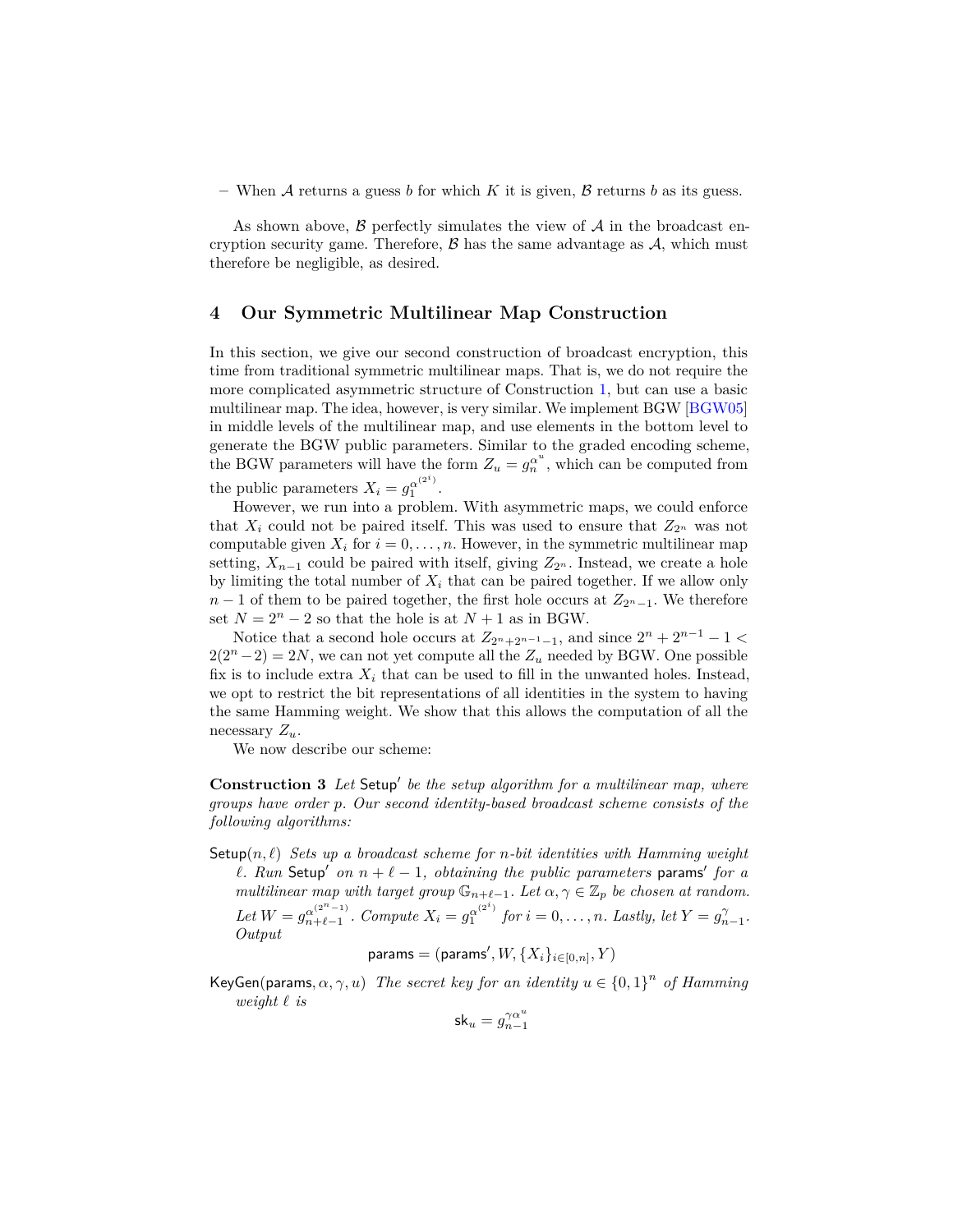Enc(params, S) Let  $Z_j = g_{n-1}^{\alpha^j}$ . We will show shortly that we can compute all of *the necessary*  $Z_j$  *from the*  $X_i$ *. Pick a random*  $t \in \mathbb{Z}_p$  *and compute the key and header as*

$$
K = W^t = g_{n+\ell-1}^{t\alpha^{(2^n-1)}} \quad \text{and}
$$
\n
$$
\mathsf{H} \mathsf{d} \mathsf{r} = \left( g_\ell^t \,, \, \left( Y \prod_{u \in S} Z_{2^n - 1 - u} \right)^t \right) = \left( g_\ell^t \,, \, g_{n-1}^{t \left( \gamma + \sum_{u \in S} \alpha^{(2^n - 1 - u)} \right)} \right)
$$

Dec(params, u,sk<sub>u</sub>, S, Hdr) If  $u \notin S$ , output  $\perp$ . Otherwise, write Hdr =  $(C_0, C_1)$ . *Also let*  $Z'_u = g_\ell^{\alpha^u}$ . We will shortly show that  $Z'_u$  can be computed from the

*Xi. Compute*

$$
K = \frac{e(Z_u', C_1)}{e(\textsf{sk}_u \cdot \prod_{j \in S, j \neq u} Z_{2^n-1-j+u} \;,\; C_0)}
$$

*If*  $C_0$ ,  $C_1$  *are as above, notice that we can write*  $K = g_{n+\ell-1}^c$  *where* 

$$
c = \alpha^{u} t(\gamma + \sum_{j \in S} \alpha^{2^{n} - 1 - j}) - (\gamma \alpha^{u} + \sum_{j \in S, j \neq u} \alpha^{2^{n} - 1 - j + u}) t = t \alpha^{2^{n} - 1}
$$

*as desired.*

We need to show how to compute  $Z_j$  and  $Z'_j$ .

*Claim.* Let  $Z_j = g_{n-1}^{\alpha^j}$  and  $Z'_j = g_{\ell}^{\alpha^j}$ . Let  $X_i = g_1^{\alpha^{(2^i)}}$  $\int_{1}^{\alpha^{(2)}}$  for  $i = 0, \ldots, n$ . Then, using group multiplications and paring operations on the  $X_i$ , it is possible to compute:

- $− Z'_j$  for  $j \in [1, 2<sup>n</sup> 2]$  of weight exactly  $\ell$ .
- $-$  *Z*<sub>2</sub><sup>*n*</sup>−1−*j* for *j* ∈ [1*,* 2<sup>*n*</sup> − 2] of weight exactly  $\ell$ .
- $-$  *Z*<sub>2<sup>*n*</sup>−1−*j*+*u*</sub> for *j*,  $u \in [1, 2<sup>n</sup> 2]$ ,  $j \neq u$  of weight exactly  $\ell$ .

**Proof***.* Let  $h(j)$  denote the Hamming weight of *j*. First, observe that we can easily compute  $g_{h}^{\alpha^j}$  $h_{(j)}^{\alpha^j}$  for  $j \in [2^n - 1]$  by paring together  $X_i$  where the *i*th bit of *j* is 1. This allows us to compute the  $Z'_{j}$ . We can also compute  $g_{n-\ell}^{\alpha^{(2^{n}-1-j)}}$  $\int_{n-\ell}^{\alpha^{\prime}}$  for any *j* of weight exactly  $\ell$ . Thus, we can pair with  $g_{\ell-1}$  to get  $Z_{2^n-1-j}$ .

Now we show how to compute  $Z_{2^n-1-j+u}$ .  $2^n-1-j$ , written as a bit string, has Hamming weight *n* −  $\ell$ . Therefore, write  $2^{n} - 1 - j = \sum_{i \in T} 2^{i}$  for some subset  $T \subseteq [0, n-1]$  of size  $n - \ell$ . Similarly, write  $u = \sum_{i \in U} 2^i$  for some subset  $U \subseteq [0, n-1]$  of size  $\ell$ . Notice that  $U$  and  $T$  are only disjoint if  $2^{n} - 1 - j + u = 2^{n} - 1$ , in which case  $j = u$ . Since we do not allow this case, there must be some  $\hat{i} \in [0, n-1]$  inside *U* and *T*. Then we can write

$$
2^{n} - 1 - j + u = \left(\sum_{i \in T \setminus \{\hat{i}\}} 2^{i}\right) + \left(\sum_{i \in U \setminus \{\hat{i}\}} 2^{i}\right) + 2^{\hat{i}+1}
$$

which is the sum of  $n + \ell - 1$  powers of two. This means we can write

$$
Z_{2^{n}-1-j+u} = e\left(\{X_i\}_{i \in T \setminus \{\hat{i}\}}, \ \{X_i\}_{i \in U \setminus \{\hat{i}\}}, \ X_{\hat{i}+1}\right)
$$

which is the pairing of  $n + \ell - 1$  of the  $X_i$ , as desired.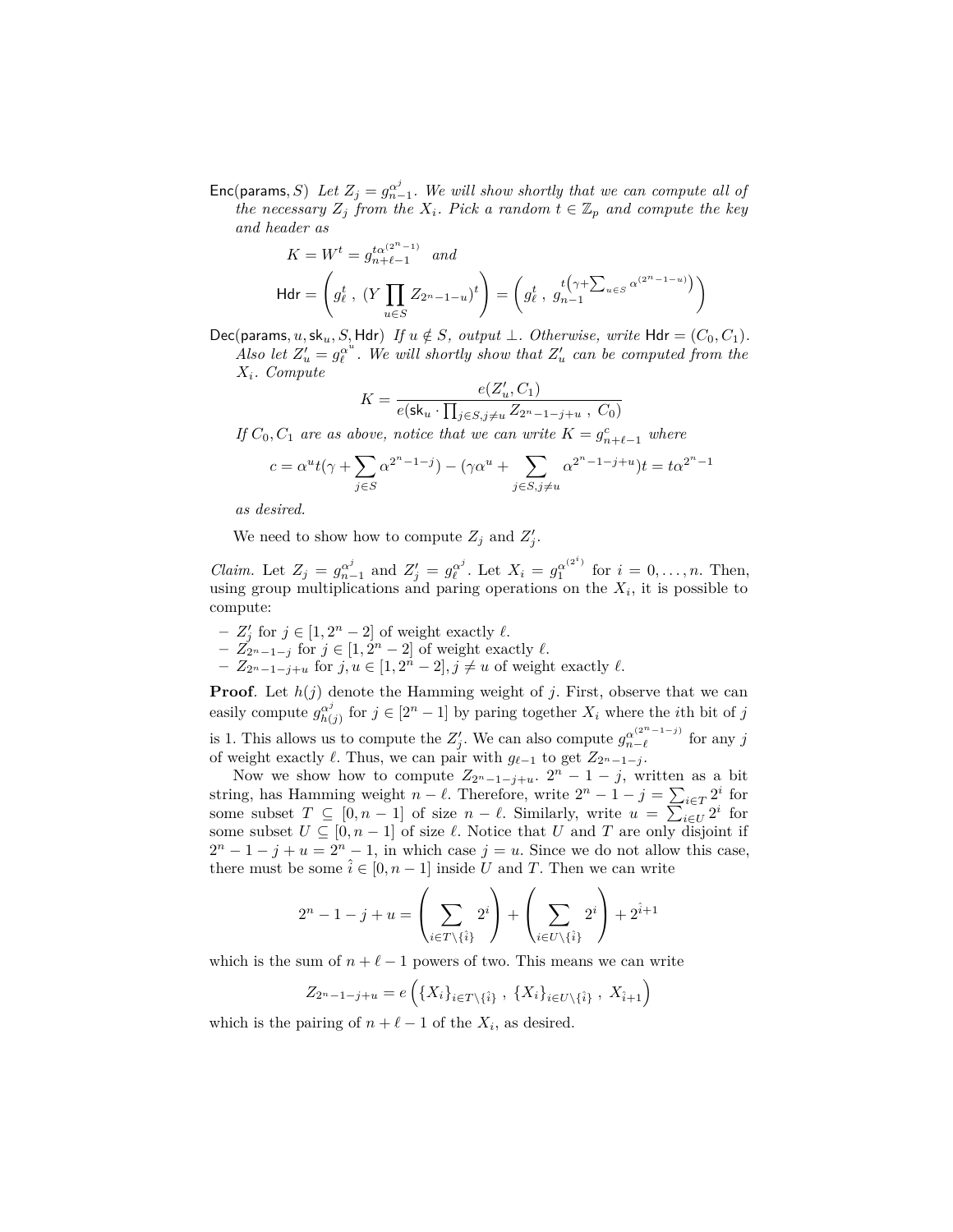*Setting n* and  $\ell$  Suppose we want to handle  $\lambda$ -bit identities. We would map those identities to bit strings of length  $n$  and weight  $\ell$ . Therefore, we need

$$
\lambda \ge \log_2 \binom{n}{\ell}
$$

A simple solution which minimizes *n* (and hence the number of elements in the public parameters) is to set  $n = \lambda + \lfloor (\log_2 \lambda)/2 \rfloor + 1$  and  $\ell = \lfloor n/2 \rfloor$ . However, for existing multilinear map constructions, the multilinearity itself is expensive, so we might try to minimize the total multilinearity  $n + \ell - 1$ . When  $\ell =$  $\lfloor n/2 \rfloor$ , the total multilinear is roughly  $1.5(\lambda + (\log_2 \lambda)/2)$ . However, setting  $n \approx 1.042(\lambda + (\log_2 \lambda)/2)$  and  $\ell \approx 0.398(\lambda + (\log \lambda)/2)$  gives us roughly  $2^{\lambda}$ identities with total multilinearity about  $1.440(\lambda + (\log \lambda)/2)$ , slightly beating the trivial construction. The following table gives the settings of *n* and  $\ell$  which minimize the total multilinearity for common identity lengths:

| Length of identities $(\lambda)$ |         |        | $n \mid \ell$ Total Multilinearity $(n+\ell-1)$ |
|----------------------------------|---------|--------|-------------------------------------------------|
| 128                              |         | 138 52 | 189                                             |
| 160                              |         | 175 62 | 236                                             |
| 256                              | 272 103 |        | 374                                             |
| 512                              | 545 200 |        | 744                                             |

*Implementation* As with Construction [1,](#page-6-0) we must take advantage of the secrets used to construct the multilinear map to compute the  $X_i$ . We also need to re-randomize the header components. This time, however, there are two groups that need re-randomization terms:  $\mathbb{G}_{\ell}$  and  $\mathbb{G}_{n-1}$ . No other re-randomization parameters are necessary.

### **4.1 The Multilinear Diffie-Hellman Exponent Assumption**

We define the computational  $(n, \ell)$ -multilinear Diffie-Hellman Exponent  $((n, \ell)$ -MDHE) Problem as follows: Let params  $\leftarrow$  Setup'( $n + \ell - 1$ ). Choose random  $\alpha, t \in \mathbb{Z}_p$ , and let  $X_i = g_1^{\alpha^{(2^i)}}$  $f_1^{\alpha^{(2^*)}}$  for  $i = 0, ..., n$ . Let  $V = g_{\ell}^t$ . Given  $(\{X_i\}_{i \in [0,n]}, V)$ , the goal is to compute  $K = g_{n+\ell-1}^{t\alpha^{(2^n-1)}}$ .

As before, we define the decisional version as the problem of distinguishing *K* from a random element in  $G_{n+\ell-1}$ .

**Definition 4.** We say the decisional  $(n, \ell)$ -multilinear Diffie-Hellman Exponent assumption holds for Setup' if, for any polynomial n and probabilistic polynomial *time algorithm* A, A has negligible advantage in solving the  $(n, \ell)$ -multilinear *Diffie-Hellman Exponent problem.*

This problem appears difficult for the same reasons as the *n*-HDHE assumption from Section [3.](#page-5-1) Computing  $K = g_{n+\ell-1}^{t\alpha^{(2^{n}-1)}}$  requires pairing  $V = g_{\ell}^{t}$  with a term  $g_{n-1}^{\alpha^{(2^n-1)}}$  $n_{n-1}^{\alpha^{(2)}(-1)}$ , which must in turn be computed from the  $X_i$ . However, there is no way to pair at most  $n-1$  of the  $X_i$  to create the desired exponent  $2^n - 1$ . In the full version [\[BWZ14\]](#page-16-6), we discuss the difficulty of the  $(n, \ell)$ -MDHE problem in the generic multilinear map model.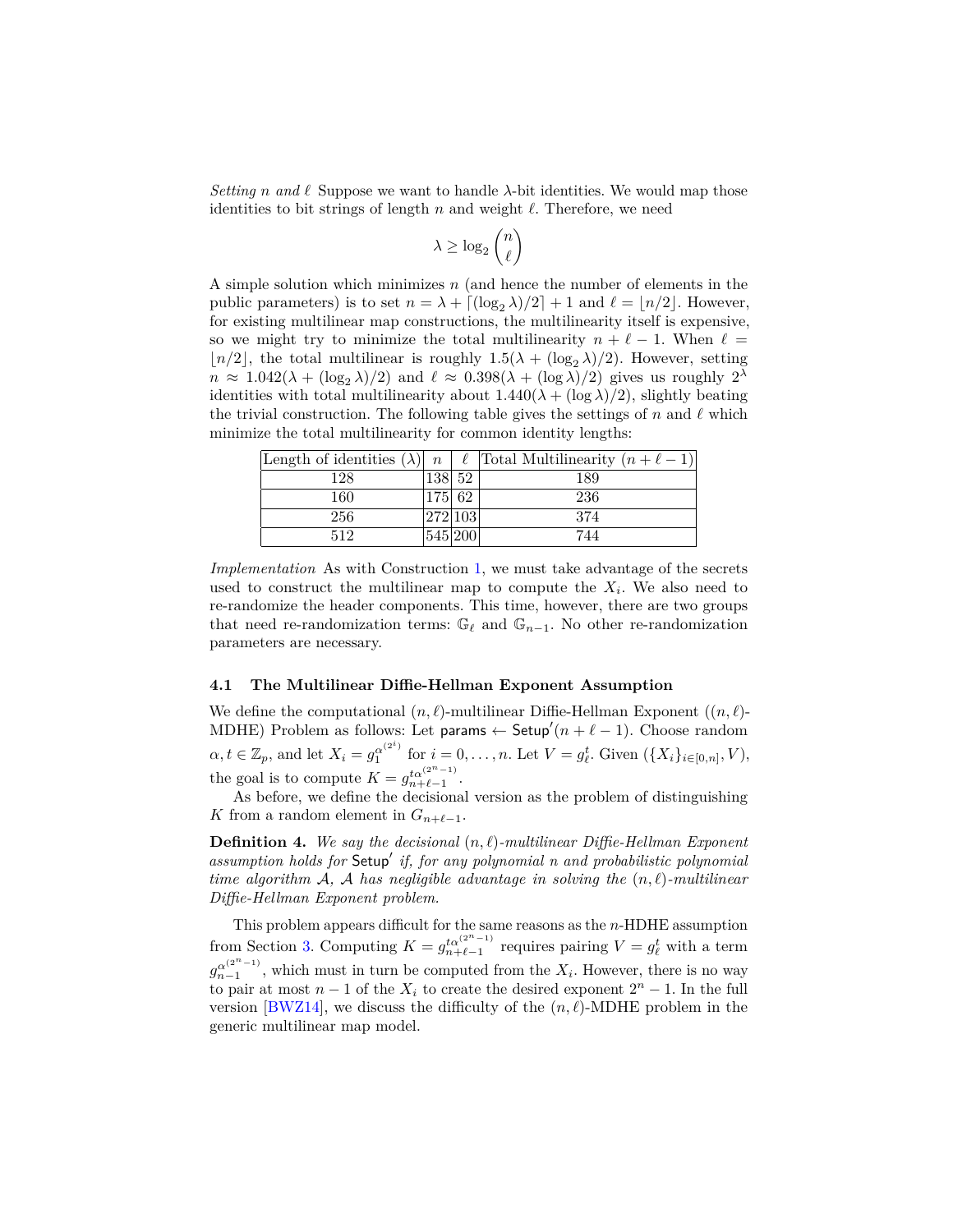### **4.2 Security of Our Construction**

With our assumption defined, we can now state the security of our scheme:

**Theorem 4.** Let Setup' be the setup algorithm for a multilinear, and suppose *that the decisional*  $(n, \ell)$ -multilinear Diffie-Hellman Exponent assumption holds for Setup'. Then the scheme in Construction [3](#page-10-0) is a secure identity-based broadcast *encryption scheme.*

**Proof**. Again, our proof follows BGW [\[BGW05\]](#page-16-0). Suppose we have an adversary A that breaks the security of the scheme. We use A to build an adversary  $\beta$  that breaks the decisional MDHE problem for  $Setup'$ .  $\beta$  works as follows:

- $-$  *B* obtains a challenge tuple (params',  ${X_i}_{i \in [0,n+1]}$ ,  $V$ ,  $K$ ) where:
	- params'  $\leftarrow$  Setup' $(n + \ell 1)$
	- $X_i = g_1^{\alpha^{(2^i)}}$  $f_1^{\alpha^{(2^i)}}$  for  $i = 0, ..., n$  for a random  $\alpha \in \mathbb{Z}_p$
	- $V = g_{\ell}^t$  for a random  $t \in \mathbb{Z}_p$
	- $K = g_{n+\ell-1}^{t\alpha^{(2^{n}-1)}}$  or  $K$  is a random element in  $\mathbb{G}_{n+\ell-1}$ .
- **−** B simulates A until A submits a subset  $S \subseteq [1, 2<sup>n</sup> 2]$  of users that all have Hamming weight  $\ell$ .
- − B chooses a random  $r \in \mathbb{Z}_p$ . It sets

$$
Y = g_{n-1}^r / \prod_{u \in S} Z_{2^n - 1 - s}
$$

where the  $Z_j$  are calculated from the  $X_i$  as before. This amounts to setting

$$
\gamma = r - \sum_{u \in S} \alpha^{2^n - 1 - u}
$$

Since *r* is uniform in  $\mathbb{Z}_p$  and independent of  $\alpha$ , so is  $\gamma$ . B computes

$$
W = e(X_0, X_1, \dots, X_{n-1}, g_{\ell-1})
$$

Observe that  $W = g_{n+\ell-1}^{2^{n}-1}$ .

- **–** B gives *α* the public parameters (*W,* {*Xi*}*i*∈[0*,n*+1]*, Y* )
- **−** Now *A* is allowed to ask for private keys for users  $u \notin S$  of Hamming weight  $\ell$ . B computes

$$
\mathsf{sk}_u = Z_u^r / \prod_{j \in S, j \neq u} Z_{2^n - 1 - j + u}
$$

Observe that

$$
\mathsf{sk}_u = g_{n-1}^{r\alpha^u - \sum_{j \in S} \alpha^{(2^n - 1 - j + u)}} = g_{n-1}^{(r - \sum_{j \in S} \alpha^{(2n - 1 - j)})\alpha^u} = g_{n-1}^{\gamma \alpha^u}
$$

as desired.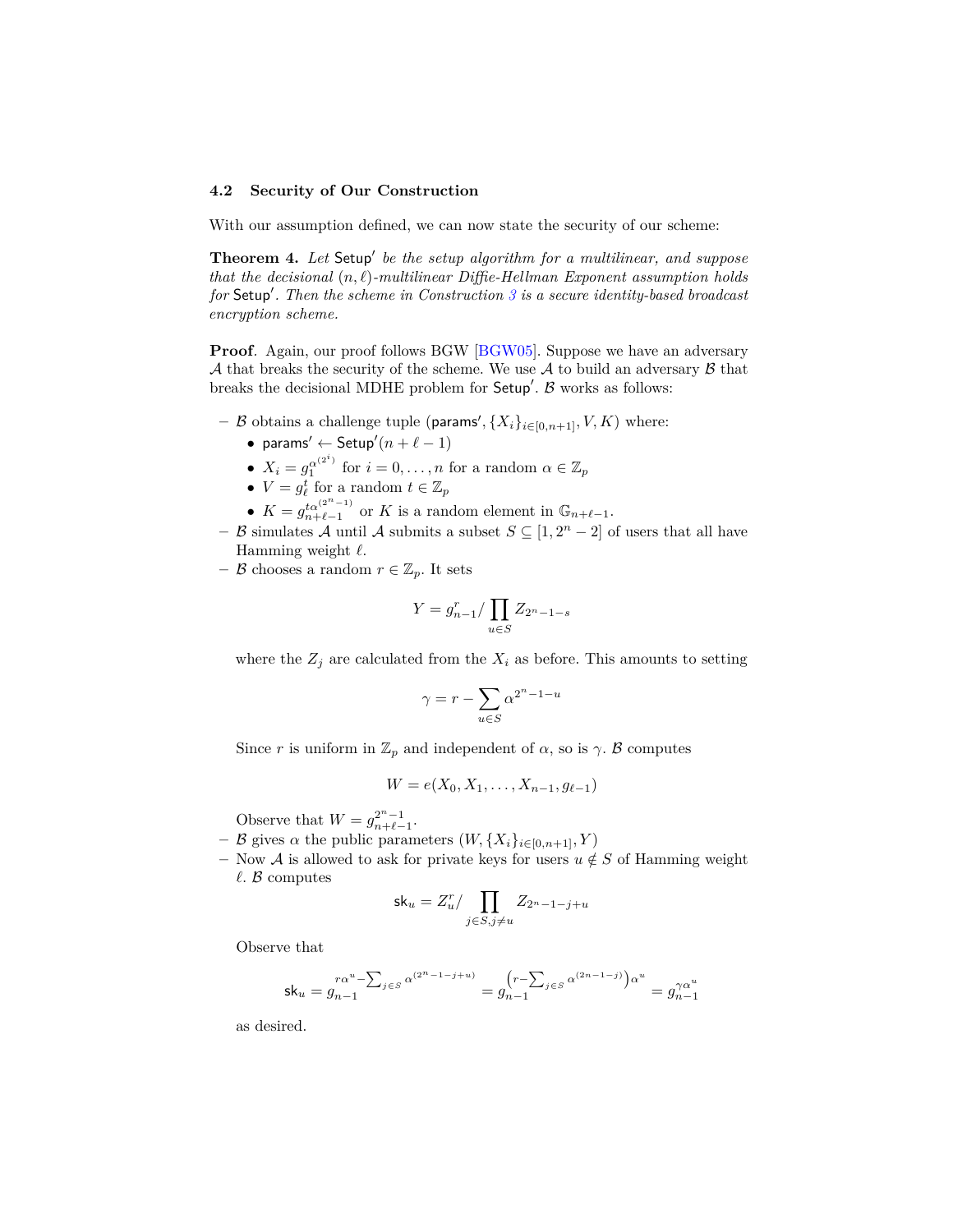$\blacktriangle$  When *A* asks for the challenge, *B* lets Hdr = (*V*,  $e(V, g_{n-1-\ell})^r$ ) and responds with (Hdr*, K*). Observe that

$$
e(V, g_{n-1-\ell})^r = g_{n-1}^{rt} = g_{n-1}^{t(\gamma + \sum_{u \in S} \alpha^{(2^n - 1 - u)})}
$$

which means  $(V, e(V, g_{n-1-\ell})^r)$  is a valid header for the set *S*. Also, observe that if  $K = g_{n+\ell-1}^{i\alpha^{(2n-1)}}$ , then *K* is the correct key for this header.

**–** When A returns a guess *b* for which *K* it is given, B returns *b* as its guess.

As shown above,  $\beta$  perfectly simulates the view of  $\mathcal A$  in the broadcast encryption security game. Therefore,  $\beta$  has the same advantage as  $\mathcal{A}$ , which must therefore be negligible, as desired.

# **5 Our Third Construction**

In this section, we give our third and final broadcast scheme. This scheme is based on the basic broadcast scheme of Gentry and Waters [\[GW09\]](#page-17-1), henceforth called the GW scheme. Like the BGW scheme, the GW scheme has public keys consisting of  $O(N)$  elements, where N is the number of users. Our idea is to, similar to Constructions [1](#page-6-0) and [3,](#page-10-0) run the GW scheme in the higher levels of a multilinear map, and derive the public key elements from *O*(log *N*) low-level elements.

However, unlike the BGW public parameters, which are all derived from a single scalar  $\alpha \in \mathbb{Z}_p$ , each of the GW public key elements are derived from a separate random scalar. Therefore, we cannot possibly hope to simulate the GW public key elements exactly. Instead, we we generate them using a Naor-Reingoldstyle PRF [\[NR97\]](#page-17-18).

Also, unlike the BGW scheme, the secret keys in the GW scheme have *O*(*N*) group elements. To make our scheme more efficient, and more importantly to make our scheme identity-based, we need to shrink the secret keys to  $O(\log N)$ elements. To accomplish this, we observe that the secret key components are actually some of the outputs of another Naor-Reingold-style PRF, and we can allow the secret key holder to compute just those outputs by puncturing the PRF, similar to Boneh and Waters [\[BW13\]](#page-16-2).

<span id="page-14-0"></span>We now present out scheme:

**Construction 5** Let Setup' be the setup algorithm for a multilinear map, where *groups have order p. Our final identity-based broadcast scheme consists of the following algorithms:*

Setup(*n*) *Takes as input the length n of identities. Run the setup algorithm for a multilinear map,* Setup', to construct an  $n + 1$ -linear map with parameters  $\alpha$  *params'. Draw a random*  $\alpha \in \mathbb{Z}_p$ *. For*  $i = 0, \ldots, n - 1$  *and*  $b = 0, 1$ *, draw random*  $\beta_{i,b} \in \mathbb{Z}_p$ *. The public key is* 

$$
\mathsf{pk} = (\mathsf{params}', \{X_{i,b} = g_1^{\beta_{i,b}}\}_{i \in [0,n-1], b \in \{0,1\}}, W = g_{n+1}^{\alpha})
$$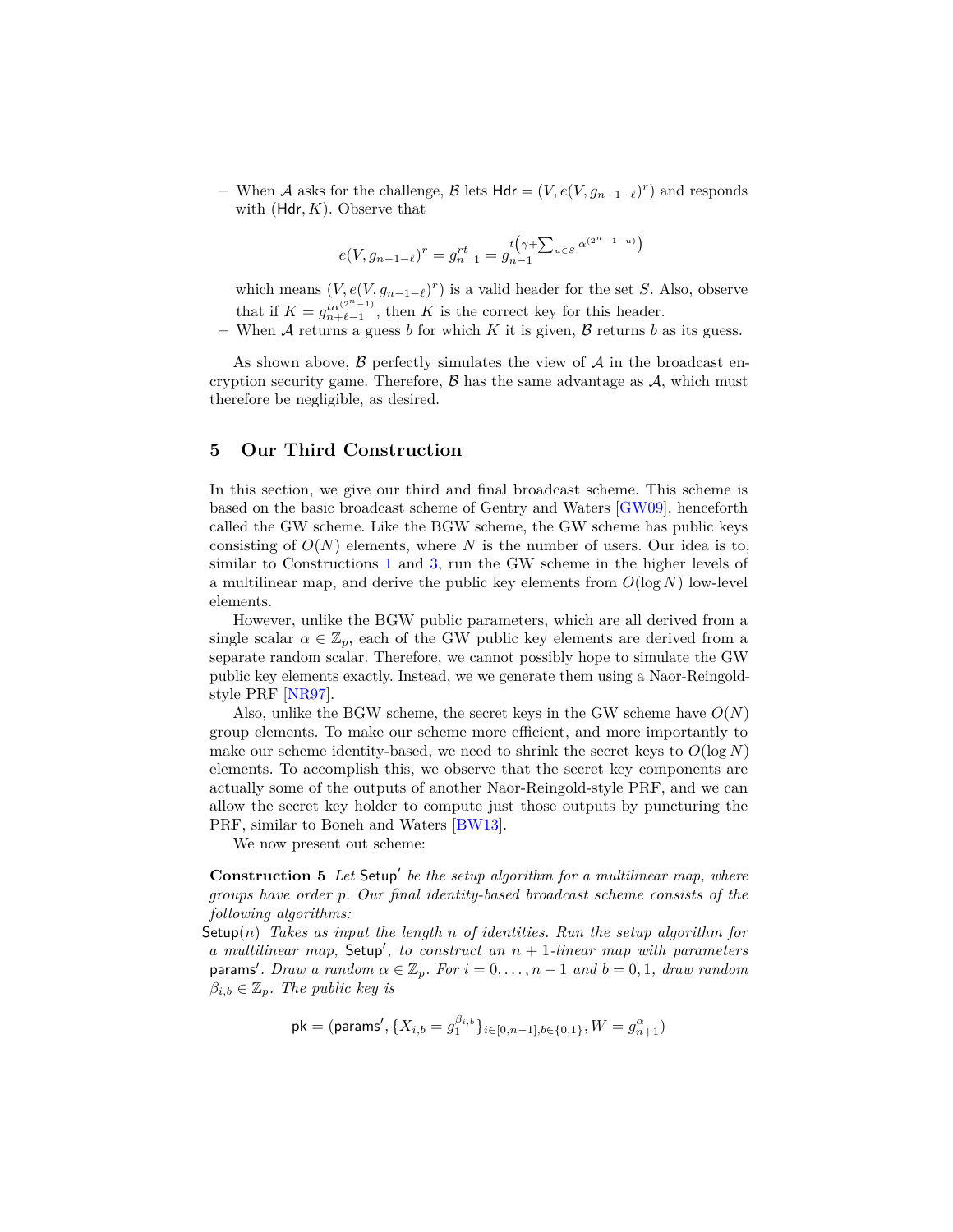*For any user*  $\mathbf{u} \in \{0,1\}^n$ , note that we can compute

$$
Z_{\mathbf{u}} \equiv g_n^{\prod_{i=1}^n \beta_{i,u_i}} = e(X_{1,u_1}, X_{2,u_2}, \dots, X_{n,u_n})
$$

 $KeyGen(params, \alpha, \{\beta_{i,b}\}, \mathbf{u})$  *Pick a random*  $r_{\mathbf{u}} \in \mathbb{Z}_p$ *. Let* 

$$
U_0^{(u)} = g_1^{r_u}
$$
  
\n
$$
U_i^{(u)} = X_{i,1-u_i}^{r_u} = g_1^{r_u \beta_{i,1-u_i}} \text{ for } i = 1,\dots,n
$$
  
\n
$$
U_{n+1}^{(u)} = g_n^{\alpha} Z_u^{r_u} = g_n^{\alpha + r_u} \prod_{i=1}^n \beta_{i,u_i}
$$

*The secret key for user* **u** *is*  $sk_u = \{U_i^{(u)}\}_{i \in [0, n+1]}$ *.* 

*Observe that for*  $\mathbf{v} \neq \mathbf{u}$ , we can compute  $Z_{\mathbf{v}}^{r_u}$  by finding an *i*<sup>\*</sup> where  $v_{i^*} =$  $1 - u_{i^*}$ , and computing

$$
e(X_{1,v_1},\ldots,X_{i^*-1,v_{i^*-1}},U_{i^*}^{(\mathbf{u})},X_{i^*+1,v_{i^*+1}},\ldots,X_{n,v_n}) = g_n^{r_{\mathbf{u}}\beta_{i^*,v_{i^*}}\cdot\prod_{i\neq i^*}\beta_{i,v_i}}
$$
  
=  $g_n^{r_{\mathbf{u}}\cdot\prod_{i=1}^n\beta_{i,v_i}} = Z_{\mathbf{v}}^{r_{\mathbf{u}}}$ 

Enc(params, S) Choose a random  $t \in \mathbb{Z}_p$  and compute the key and header as

$$
K = W^t = g_{n+1}^{t\alpha} \text{ and } \mathsf{H} \mathsf{dr} = \left( g_1^t , \left( \prod_{\mathbf{u} \in S} Z_{\mathbf{u}} \right)^t \right) = \left( g_1^t , g_n^{t \sum_{\mathbf{u} \in S} \prod_{i=1}^n \beta_{i, u_i}} \right)
$$

*where Z***<sup>u</sup>** *are computed as above.*

Dec(params,  $\mathbf{u}, \mathbf{sk}_{\mathbf{u}}, S, \text{Hdr}$ ) If  $\mathbf{u} \notin S$ , output  $\perp$ . Otherwise, write  $\text{Hdr} = (C_0, C_1)$ . *Compute*

$$
k = \frac{e(U_{n+1}^{(\mathbf{u})} \cdot \prod_{\mathbf{v} \in S, \mathbf{v} \neq \mathbf{u}} Z_{\mathbf{v}}^{r_{\mathbf{u}}} , C_0)}{e(U_0^{(\mathbf{u})}, C_1)}
$$

*Observe that if*  $(C_0, C_1)$  *are as above, we can write k as*  $g_{n+1}^c$  *where* 

$$
c = (\alpha + r_{\mathbf{u}} \prod \beta_{i, u_i} + \sum_{\mathbf{v} \in S, \mathbf{v} \neq \mathbf{u}} r_{\mathbf{u}} \prod \beta_{i, v_i}) \cdot t - r_{\mathbf{u}} \cdot (t \sum_{\mathbf{v} \in S} \prod \beta_{i, v_i}) = \alpha t
$$

*as desired.*

Correctness follows from the comments above.

*Differences from GW.* In the Gentry and Waters scheme [\[GW09\]](#page-17-1), the *Z***<sup>u</sup>** are generated independently and given explicitly in the public parameters (as elements of the source group  $\mathbb{G}_1$ ). In our scheme, the  $Z_u$  are generated pseudorandomly by means of a Naor-Reingold PRF. Similarly, in the GW scheme, the  $Z_{\mathbf{v}}^{r_u}$  for  $\mathbf{v} \neq \mathbf{u}$  are also given explicitly to user **u**. In our scheme, we note that the  $Z_{\mathbf{v}}^{r_u}$ for fixed **u** actually form another Naor-Reignold PRF, which we puncture at the point **u** to allow user **u** to compute the necessary values without learning  $Z_{\mathbf{u}}^{r_{\mathbf{u}}}$ . Our puncturing follows the puncturing used by Boneh and Waters [\[BW13\]](#page-16-2).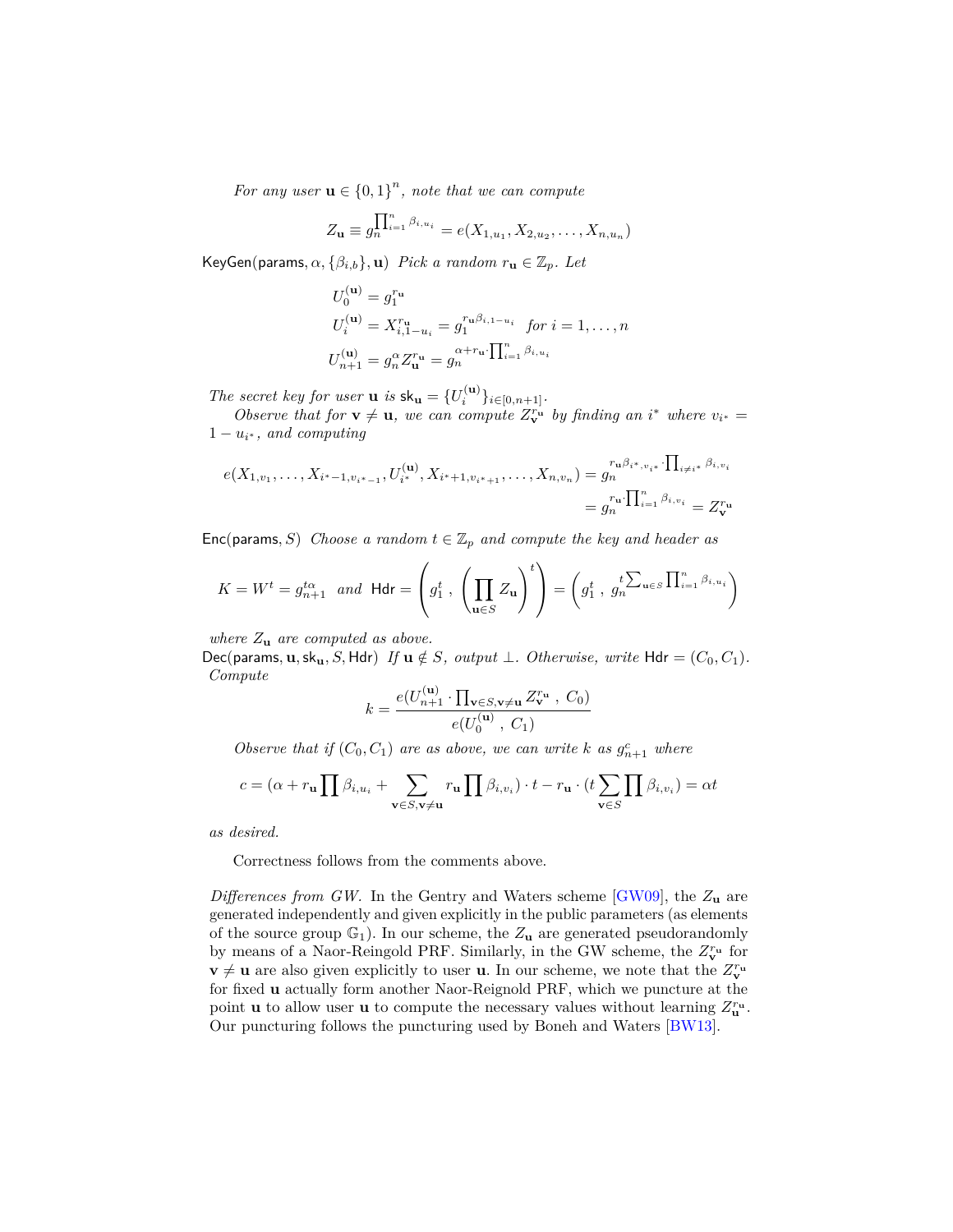*Comparison to Constructions [1](#page-6-0) and [3.](#page-10-0)* Construction [5](#page-14-0) has a couple advantages and disadvantages over our previous schemes:

- **–** Unlike the BGW-based schemes, there are no high-degree terms being generated. This means we do not need the secret parameters for the multilinear map to set up our scheme. Therefore, we can use a map from some trusted third party. We do, however, need to make sure re-randomization parameters are available in the groups  $\mathbb{G}_1$  and  $\mathbb{G}_n$  to re-randomize the header elements. If we are using a map that we did not set up, we also need to re-randomize the user secret keys.
- **–** To handle identities of length *λ*, the total multilinearity of Construction [5](#page-14-0) is  $\lambda + 1$ . Compare this to  $2\lambda$  and  $1.440(\lambda + (\log_2 \lambda)/2)$  from the previous constructions.
- **–** On the negative side, secret keys in Construction [5](#page-14-0) consist of *O*(log *N*) group elements, compared to the single element secret keys of the previous schemes.
- **–** For security, we unfortunately are unable to prove security relative to a noninteractive assumption. In the original GW scheme, the security proof involved manipulating the  $Z_u$  for  $u \notin S$ . Since each of the  $Z_u$  are independent in the GW scheme, this is achievable. For our scheme, however, the *Z***<sup>u</sup>** are generated from *O*(log *N*) parameters, meaning we cannot modify them independently. Instead, in the full version [\[BWZ14\]](#page-16-6), we opt to prove security in the generic multilinear map model. We note, however, that we obtain a better generic security theorem than is possible for Constructions [1](#page-6-0) and [3.](#page-10-0)

*Acknowledgments.* This work is supported by NSF, DARPA, IARPA, and others, as listed in the full version.

# **References**

<span id="page-16-6"></span><span id="page-16-5"></span><span id="page-16-4"></span><span id="page-16-3"></span><span id="page-16-2"></span><span id="page-16-1"></span><span id="page-16-0"></span>

| BBW06.     | Adam Barth, Dan Boneh, and Brent Waters. Privacy in encrypted content       |
|------------|-----------------------------------------------------------------------------|
|            | distribution using private broadcast encryption. In Financial Cryptography, |
|            | pages 52–64, 2006.                                                          |
| $BGI^+01.$ | Boaz Barak, Oded Goldreich, Russell Impagliazzo, Steven Rudich, Amit        |
|            | Sahai, Salil Vadhan, and Ke Yang. On the (Im) possibility of obfuscating    |
|            | programs. In Advances in Cryptology - CRYPTO 2001, number Im, 2001.         |
| BGW05.     | Dan Boneh, Craig Gentry, and Brent Waters. Collusion resistant broad-       |
|            | cast encryption with short ciphertexts and private keys. In Advances in     |
|            | $Cryptology - CRYPTO$ , pages 258-275, 2005.                                |
| BS03.      | Dan Boneh and Alice Silverberg. Applications of multilinear forms to        |
|            | cryptography. <i>Contemporary Mathematics</i> , 324:71-90, 2003.            |
| BW13.      | Dan Boneh and Brent Waters. Constrained pseudorandom functions and          |
|            | their applications. In <i>Asiacrypt</i> , pages 280–300, 2013.              |
| BWZ14.     | Dan Boneh, Brent Waters, and Mark Zhandry. Low overhead broadcast           |
|            | encryption from multilinear maps. In Advances in Cryptology (Crypto),       |
|            | 2014.                                                                       |
| BZ14.      | Dan Boneh and Mark Zhandry. Multiparty key exchange, efficient traitor      |
|            | tracing, and more from indistinguishability obfuscation. In Advances in     |
|            | Cryptology (Crypto), 2014.                                                  |
|            |                                                                             |